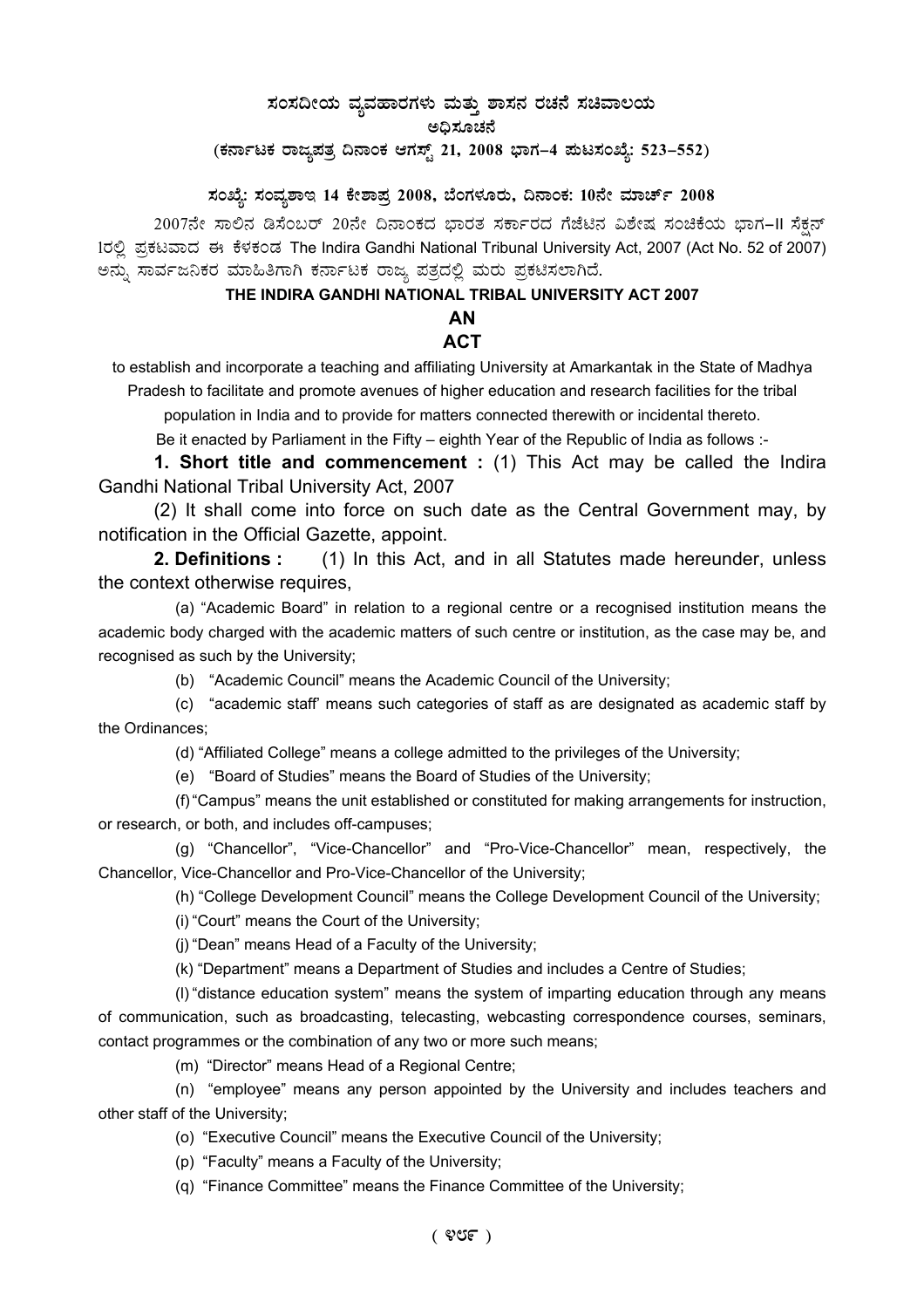(r) "Hall" means a unit of residence or of corporate life for the students of the University, or of a College or of an Institution, maintained or recognised by the University;

 (s) "Institution" means an academic institution, not being a College, maintained by, or admitted to. the privileges of, the University;

 (t) "Management Board" in relation to a regional centre or a recognised institution means the governing body charged with the management of the affairs of such centre or institution, as the case may be, and recognised as such by the University;

 (u) "Principal" means the Head of a College or an Institution maintained by the University and includes, where there is no Principal, the person for the time being duly appointed to act as Principal, and in the absence of the Principal, or the acting Principal, a Vice-Principal duly appointed as such;

 (v) "recognised teachers" means such persons as may be recognised by the University for the purpose of imparting instructions in a College or an Institution admitted to the privileges of the University;

 (w) "Regional Centres" means off-campuses constituted by the University and functioning as part of the University, established in more tribal dominated areas, as prescribed in the Statutes;

 (x) "Regulations" means the Regulations made by any authority, of the University under this Act for the time being in force;

 (y) "Scheduled Population" means and includes the Scheduled Tribes as well as Scheduled Castes, as defined in the Constitution of India;

 (z) "Statutes" and "Ordinances" mean, respectively, the Statutes and the Ordinances of the University, for the time being in force;

 (za) "teachers of the University' means Professors, Readers, Lecturers and such other persons as may be appointed for imparting instructions or conducting research in the University or any College or Institution maintained by the University and are designated, as teachers by the Ordinances;

 (zb) "University" means the Indira Gandhi National Tribal University as incorporated under this Act.

 **3. Establishment of University :** (1) There shall be established, in the State of Madhya Pradesh, a University by the name of "Indira Gandhi National Tribal University".

(2) The headquarters of the University shall be at Amarkantak.

 (3) The University shall have such number of Regional Centres and Campuses in the tribal areas as the University may deem fit.

 (4) The first Chancellor, the first Vice-Chancellor and the first members of the Court, the Executive Council and the Academic Council, and all such persons who may hereafter become such officers or members, so long as they continue to hold such office or membership, are hereby constituted a body corporate by the name of "Indira Gandhi National Tribal University".

 (5) The University shall have perpetual succession and a common seal, and shall sue and be sued by the said name.

 **4. Objects of University :** The objects of the University shall be,—

 (i) to provide avenues of higher education and research facilities primarily for the tribal population of India;

 (ii) to disseminate and advance knowledge by providing instructional and research facilities in tribal art, culture, tradition, Language, medicinal systems, customs, forest based economic activities, flora, fauna and advancement in technologies relating to the natural resources of the tribal areas;

 (iii) to collaborate with national and international universities or organisations, specially for undertaking cultural studies and research on tribal populations;

(iv) to formulate tribal centric development models, publish reports and monographs; and to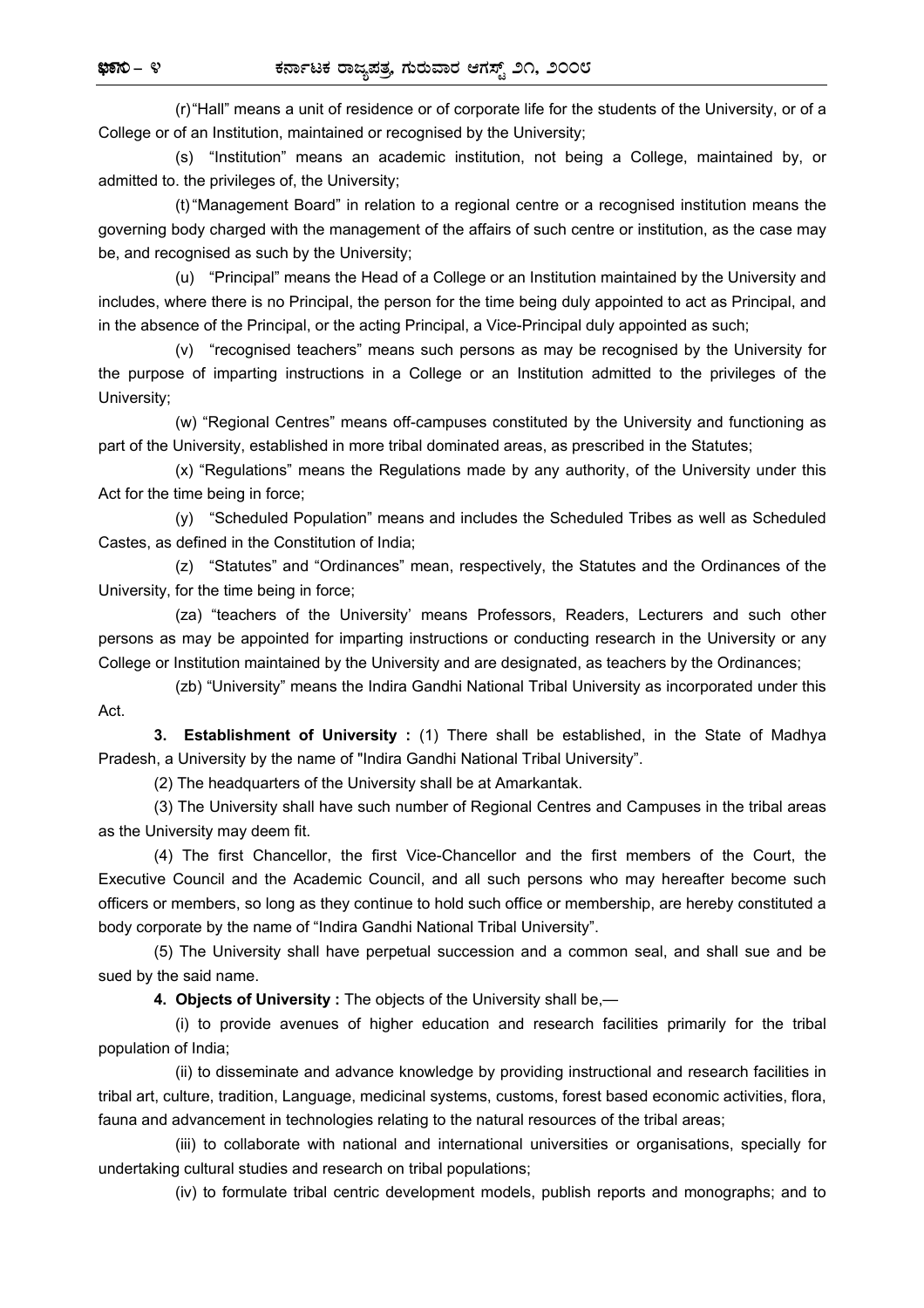organise conferences; seminars on issues relating to tribes; and to provide inputs to policy matters in different spheres;

 (v) to take appropriate measures for promoting, the members of tribal communities capable of managing, administering and looking after their own needs by access to higher education through a University of their own;

 (vi) to disseminate and advance knowledge by providing instructional and research facilities in such other branches of learning as it may deem fit;

 (vii) to take appropriate measures for promoting innovations in teaching learning processes in inter-disciplinary studies and research;, and to pay special attention to the improvement of the social, educational and economic conditions and welfare of the Scheduled Tribes within the Union of India, their intellectual, academic and cultural development.

 **5. Powers of University :**The University shall have the following powers, namely:—

 (I) to provide for instruction in such branches of learning as the University may, from time to time, determine and to make provisions for research and for the advancement and dissemination of knowledge;

 (ii) to grant, subject to such conditions as the University may determine, diplomas or certificates to, and confer degrees or other academic distinctions on the basis of examinations, evaluation or any other method of testing on, persons, and to withdraw any such diplomas, certificates, degrees or other academic distinctions for good and sufficient cause;

(iii) to organise and to undertake extra-mural studies, training and extension services;

(iv) to confer honorary degrees or other distinctions in the manner prescribed by the Statutes;

 (v) to provide facilities through the distance education system to such persons as it may determine;

 (vi) to institute Directorships, Principalships, Associateships, Professorships, Readerships, Lecturerships and other teaching or academic positions, required by the University and to appoint persons to such Directorships, Principalships, Associateships, Professorships, Readerships, Lecturerships and other teaching or academic positions;

 (vii) to recognise an institution of higher learning for such purposes as the University may determine and to withdraw such recognition;

 (viii) to recognise persons for imparting instructions in any College or Institution recognised or maintained by the University;

 (ix) to appoint persons working in any other University or educational institution as teachers of the University for a specified period;

(x) to create administrative, ministerial and other posts and to make appointments thereto;

 (xi) to co-operate or collaborate or associate with any other University or authority or Institution of higher learning in such manner and for such purposes as the University may determine;

 (xii) to establish, with the prior approval of the Central Government, such Campuses, special centres, specialised laboratories or other units for research and instruction as are, in the opinion of the University, necessary for the furtherance of its objects;

(xiii) to institute and award fellowships, scholarships, studentships, medals and prizes;

(xiv) to establish and maintain Colleges, Institutions and Halls;

 (xv) to make provision for research and advisory services and for that purpose to enter into such arrangements with other institutions, industrial or other organisations, as the University may deem necessary;

(xvi) to organise and conduct refresher courses, workshops, seminars and other programmes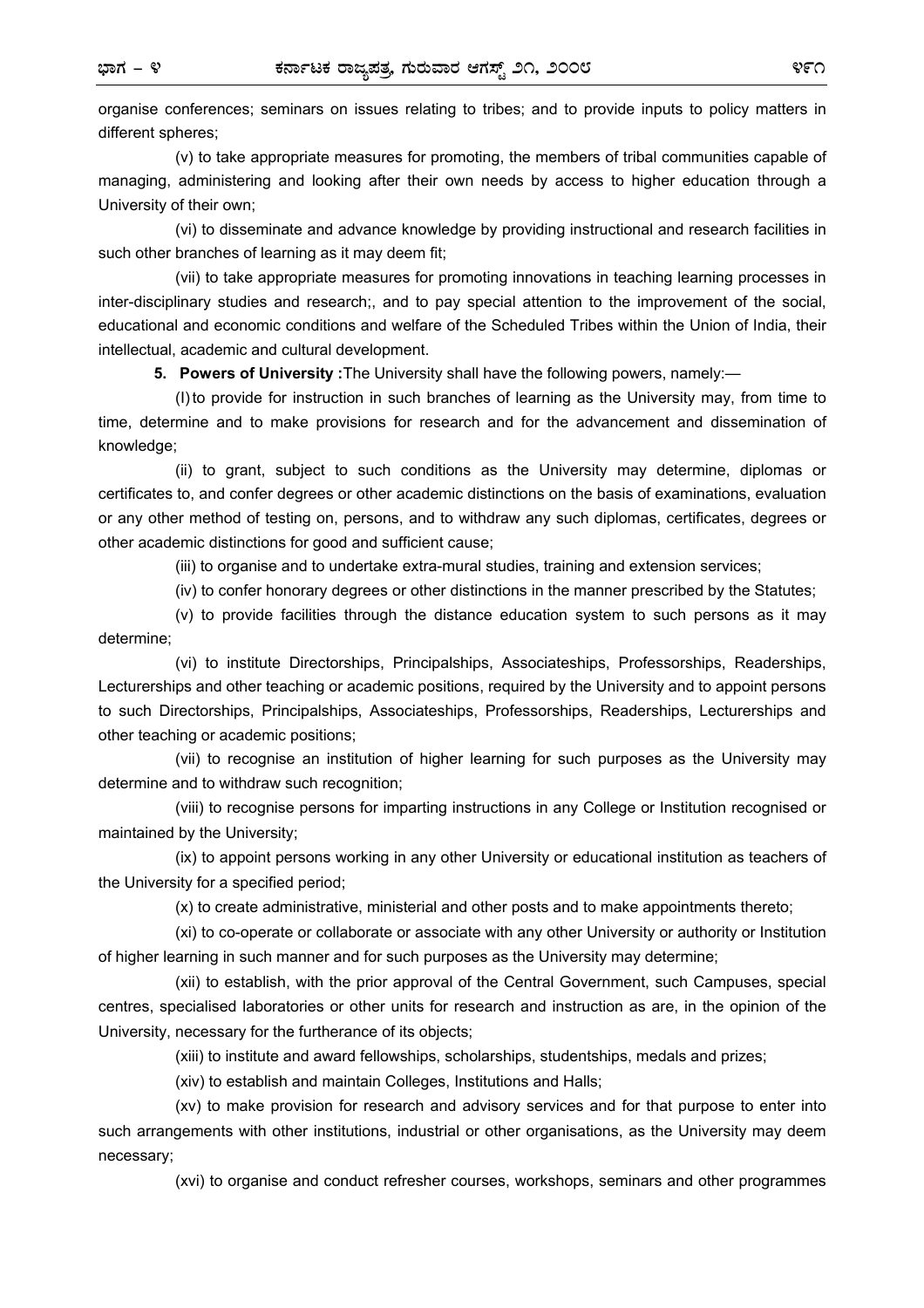for teachers, evaluators and other academic staff;

 (xvii) to make special arrangements in respect of the residence and teaching of women students as the University may deem necessary;

 (xviii) to appoint on contract or otherwise visiting professors, Emeritus Professors, Consultants, Scholars and such other persons who may contribute to the advancement of the objects of the University;

 (xix) to confer autonomous status on a College or an Institution or a Department, as the case may be, in accordance with the Statutes;

 (xx) to admit to its privileges Colleges and Institutions located in India not maintained by the University; to withdraw all or any of those privileges in accordance with such conditions as may be prescribed by the Statutes; to recognise, guide, supervise, and control Halls not maintained by the University and other accommodation for students, and to withdraw any such recognition;

 (xxi) to determine standards of admission to the University which may include examination, evaluation or any other method of testing;

(xxii) to demand and receive payment of fees and other charges;

 (xxiii) to supervise the residences of the students of the University and to make arrangements for promoting their health and general welfare;

 (xxiv) to lay down conditions of service of all categories of employees, including their code of conduct;

 (xxv) to regulate and enforce discipline among the students and the employees and to take such disciplinary measures in this regard as may be deemed by the University to be necessary;

(xxvi) to make arrangements for promoting the health and general welfare of the employees;

 (xxvii) to receive benefactions, donations and gifts and to acquire, hold, manage and dispose of with the previous approval of the Central Government, any property, movable or immovable, including trust and endowment properties for the purposes of the University;

 (xxviii) to borrow, with the prior approval of the Central Government, on the security of the property of the University, money for the purposes of the University;

 (xxix) to establish such number of Regional Centres in various tribal areas of the country as are, in the opinion of the University, necessary for the furtherance of its objects;

 (xxx) to make special provisions for the promotion of educational, economic interests and welfare of the members belonging to the Scheduled Tribes by providing adequate percentage of seats in the matters of admission, of posts in the matter of employment and other benefits.

 (xxxi) to do all such other acts and things as may be necessary, incidental or conducive to the attainment of all or any of its objects.

 **6. Jurisdiction :** The jurisdiction of the University shall extend to the whole of India.

 **7. University open to all classes, castes and creed :** The University shall be open to persons of either sex and of whatever race, creed, caste or class, and it shall not be lawful for the University to adopt or impose on any person, any test whatsoever of religious belief or profession in order to entitle him to be appointed as a teacher of the University or to hold any other office therein or be admitted as a student in the University or to graduate thereat or to enjoy or exercise any privilege thereof:

 Provided that nothing in this section shall be deemed to prevent the University from making special provisions for the employment or admission of women, persons with disabilities or of persons belonging to the weaker sections of the society and, in particular of the Scheduled Castes and the Scheduled Tribes.

 **8. Residence of students :** Every student of the University other than a student who pursues a course of study by distance education system, shall reside in a Hall or hostel or under such condition as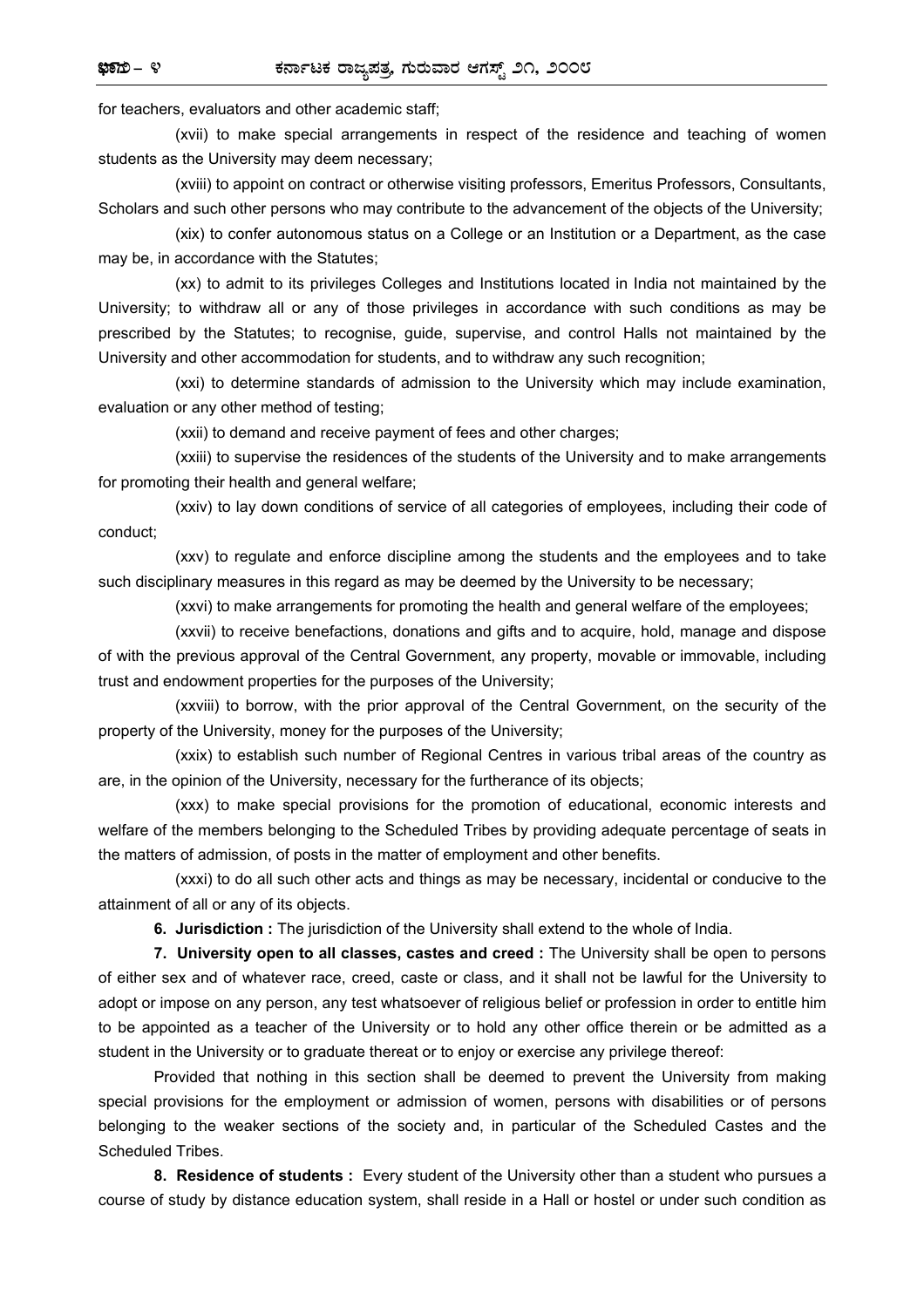may be prescribed by the Ordinances.

 **9. Power to establish and maintain schools :** The University shall, subject to Statutes, have power to establish at least one school in every Regional Centre, as a model school for the schools of the region.

 **10. The Visitor :**(1)The President of India shall be the Visitor of the University.

 (2) The Visitor may, from time to time, appoint one or more persons to review the work and progress of the University, including Colleges and Institutions maintained by it, and to submit a report thereon; and upon receipt of that report, the Visitor may, after obtaining the views of the Executive Council thereon through the Vice-Chancellor, take such action and issue such directions as he considers necessary in respect of any of the matters dealt with in the report and the University shall be bound to comply with such directions.

 (3) The Visitor shall have the right to cause an inspection to be made by such person or persons as he may direct, of the University, its buildings, libraries, laboratories and equipment, and of any College or Institution maintained by the University or admitted to its privileges; and also of the examinations, teaching and other work conducted or done by the University and to cause an inquiry to be made in like manner in respect of any matter connected with the administration or finances of the University, Colleges or Institutions.

 (4) The Visitor shall, in every matter referred to in sub-section (3), give notice of his intention to cause an inspection or inquiry to be made,—

 (a) to the University, if such inspection or inquiry is to be made in respect of the University or any College or institution maintained by it, or

 (b) to the management of the College or Institution, if the inspection or inquiry is to be made in respect of College or Institution admitted to the privileges of the University, and the University or the management, as the case may be, shall have the right to make such representations to the Visitor, as it may consider necessary.

 (5) After considering the representations, if any, made by the University or the management, as the case may be, the Visitor may cause to be made such inspection or inquiry as is referred to in subsection (3).

 (6) Where any inspection or inquiry has been caused to be made by the Visitor, the University or the management shall be entitled to appoint a representative, who shall have the right to be present and be heard at such inspection or inquiry.

 (7) The Visitor may, if the inspection or inquiry is made in respect of the University or any College or Institution maintained by it, address the Vice-Chancellor with reference to the result of such inspection or inquiry together with such views and advice with regard to the action to be taken thereon, as the Visitor may be pleased to offer, and on receipt of address made by the Visitor, the Vice-Chancellor shall communicate, to the Executive Council, the views of the Visitor with such advice as the Visitor may offer upon the action to be taken thereon.

 (8) The Visitor may, if the inspection or inquiry is made in respect of any College or institution admitted to the privileges of the University, address the management concerned through the Vice-Chancellor with reference to the result of such inspection or inquiry, his views thereon and such advice as he may be pleased to offer upon the action to be taken thereon.

 (9) The Executive Council or the management, as the case may be, shall communicate, through the Vice-Chancellor to the Visitor such action, if any, as it proposes to take or has been taken upon the result of such inspection or inquiry.

(10) Where, the Executive Council or the management, does not, within a reasonable time, take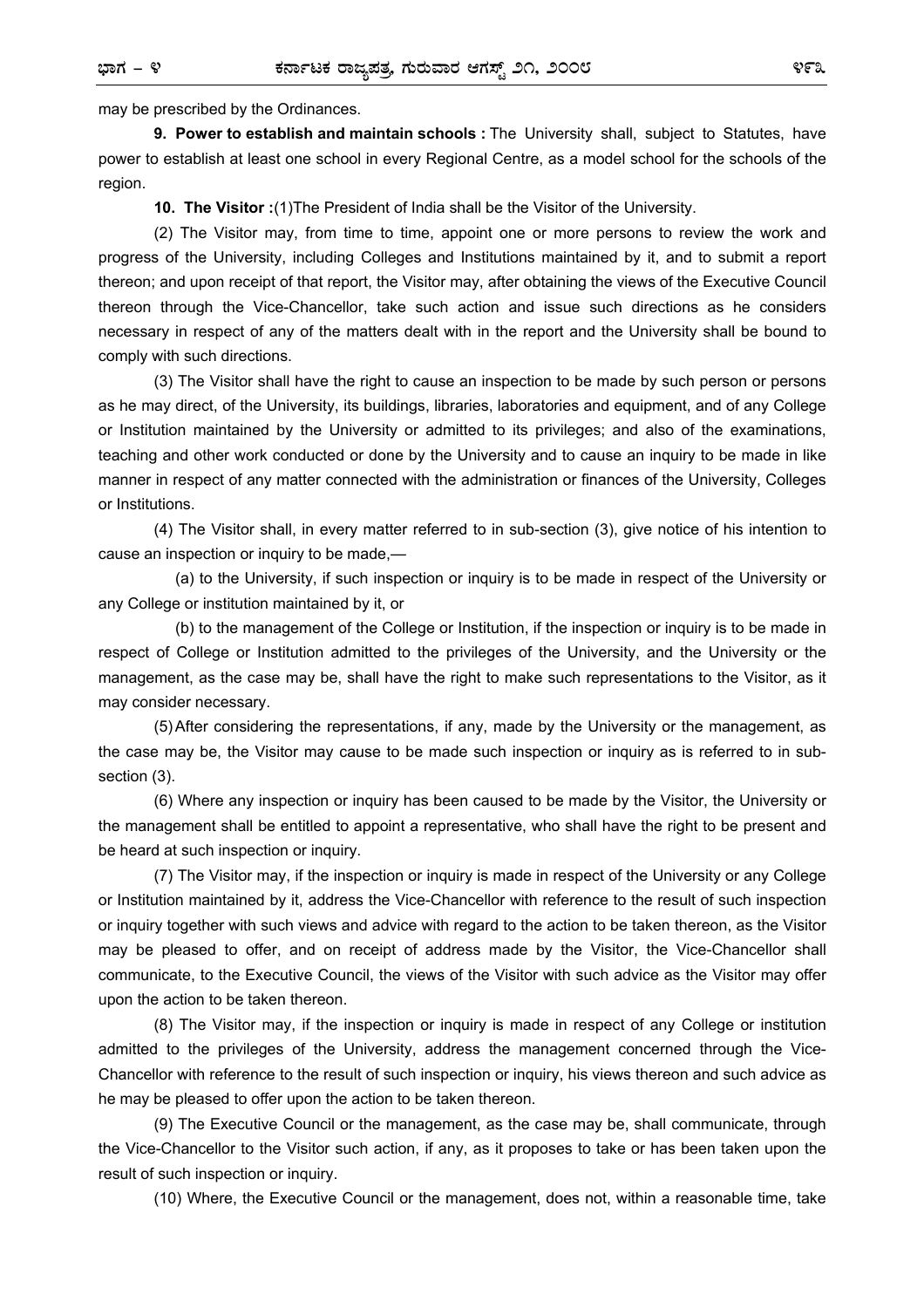action to the satisfaction of the Visitor, the Visitor may, after considering any explanation furnished or representation made by the Executive Council or the management, issue such directions as he may think fit and the Executive Council or the management, as the case may be, shall comply with such directions.

 (11) Without prejudice to the foregoing provisions of this section, the Visitor may, by order in writing, annul any proceeding of the University which is not in conformity with the Act, the Statutes or the Ordinances:

 Provided that before making any such order, he shall call upon the Registrar to show cause why such an order should not be made, and, if any cause is shown within a reasonable time, he shall consider the same.

(12) The Visitor shall have such other powers as may be prescribed by the Statutes.

 **11. Officers of University :** The following shall be the officers of the University:—

- (1) the Chancellor;
- (2) the Vice-Chancellor;
- (3) the Pro-Vice-chancellor
- (4) the Director;
- (5) the Deans of Faculties;
- (6) the Registrar;
- (7) the Finance Officer;
- (8) the Controller of Examinations;
- (9) the Librarian; and
- (10) such, other officers as may be declared by the Statutes to be officers of the University.

**12. The Chancellor**: (1) The Chancellor shall be appointed by the' Visitor in such manner as may be prescribed by the Statutes.

 (2) The Chancellor shall, by virtue of his office, be the head of the University and shall, if present, preside at the Convocations of the University held for conferring degrees and meetings of the Court.

**13. The Vice-Chancellor**: (1) The Vice-Chancellor shall be appointed by the Visitor in such manner as may be prescribed by the Statutes.

 (2) The Vice-Chancellor shall be the principal executive and academic officer of the University and shall exercise general supervision and control over the affairs of the University and give effect to the decisions of all the authorities of the University.

 (3) The Vice-Chancellor may, if he is of the opinion that immediate action is necessary on any matter, exercise any power conferred on any authority of the University by or under this Act and shall report to such authority at its next meeting the action taken by him on such matter:

 Provided that if the authority concerned is of the opinion that such action ought not to have been taken, it may refer the matter to the Visitor whose decision thereon shall be final:

 Provided further that any person' in the service of the University who is aggrieved by the action taken by the Vice-Chancellor under this sub-section shall have the right to represent against such action to the Executive Council within three months from the date on which decision on such action is communicated to him and thereupon the Executive Council may confirm, modify or reverse the action taken by the Vice-Chancellor.

 (4) The Vice-Chancellor, if he is of the opinion that any decision of any authority of the University is beyond the powers of the authority conferred by the provisions of this Act, the Statutes or the Ordinances or that any decision taken is not in the interest of the University, may ask the authority concerned to review its decision within sixty days of such decision and if the authority refuses to review the decision either in whole or in part or no decision is taken by it within the said period of sixty days, the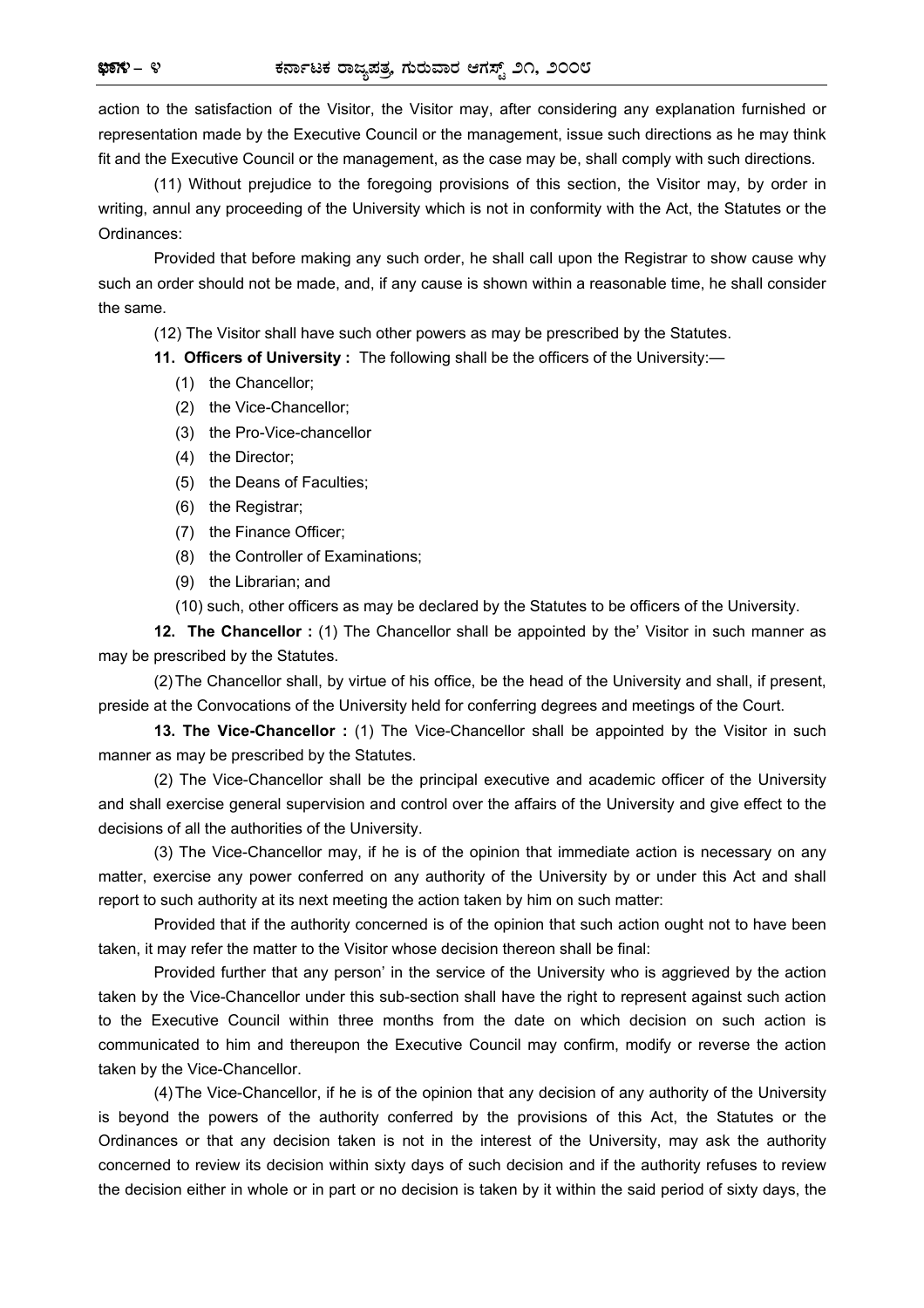matter' shall be referred to the Visitor whose decision thereon shall be final.

 (5) The Vice-Chancellor shall exercise such other powers and perform such other duties as may be prescribed by the Statutes or the Ordinances.

 **14. The Pro-Vice-Chancellor :** The Pro-Vice-Chancellor shall be appointed in such manner and on such terms and conditions of service, and shall exercise such powers and perform such duties, as may be prescribed by the Statutes.

 **15. The Deans of Faculties :** Every Dean of Faculty shall be appointed in such manner and shall exercise such powers and perform such duties, as may be prescribed by the Statutes.

 **16. The Directors of Regional Centres :** Every Director of Regional Centre shall be appointed in such manner and shall exercise such powers and perform such duties, as may be prescribed by the Statutes.

 **17. The Registrar :** (1) The Registrar shall be appointed in such manner and on such terms and conditions of service, as may be prescribed by the Statutes.

 (2) The Registrar shall have the power to enter into agreements, sign documents and authenticate records on behalf of the University and shall exercise such powers and perform such duties, as may be prescribed by the Statutes.

 **18. The Finance Officer :** The Finance Officer shall be appointed in such manner and shall exercise such powers and perform such duties, as may be prescribed by the Statutes.

 **19. The Controller of Examination :** The Controller of Examinations shall be appointed in such manner and shall exercise such powers and perform such duties, as may be prescribed by the Statutes.

 **20. The Librarian :** The Librarian shall be appointed in such manner and on such terms and conditions of service, and shall exercise such powers and perform such duties, as may be prescribed by the Statutes.

 **21. Other officers :** The manner of appointment and powers and duties of other officers of the University shall be prescribed by the Statutes.

 **22. Authorities of University :** The following shall be the authorities of the University:

- (1) the Court;
- (2) the Executive Council;
- (3) the Academic Council;
- (4) the College Development Council;
- (5) the Board of Studies;
- (6) the Finance Committee; and

 (7) such other authorities as may be declared by the Statutes to be the authorities of the University.

 **23. The Court :** (1) The constitution of the Court and the term of office of its members shall be prescribed by the Statutes:

 Provided that the Court shall have adequate number of members from amongst the Scheduled Tribes:

 Provided further that such number of members as may be prescribed by the Statutes shall be elected from among the teachers, employees and students of the University.

 (2) Subject to the provisions of this Act, the Court shall have the following powers and functions, namely:—

 (a) to review, from time to time, the broad policies and programmes of the University and to suggest measures for the improvement and development of the University;

 (b) to consider and pass resolutions on the annual report and the annual accounts of the University and the audit report on such accounts;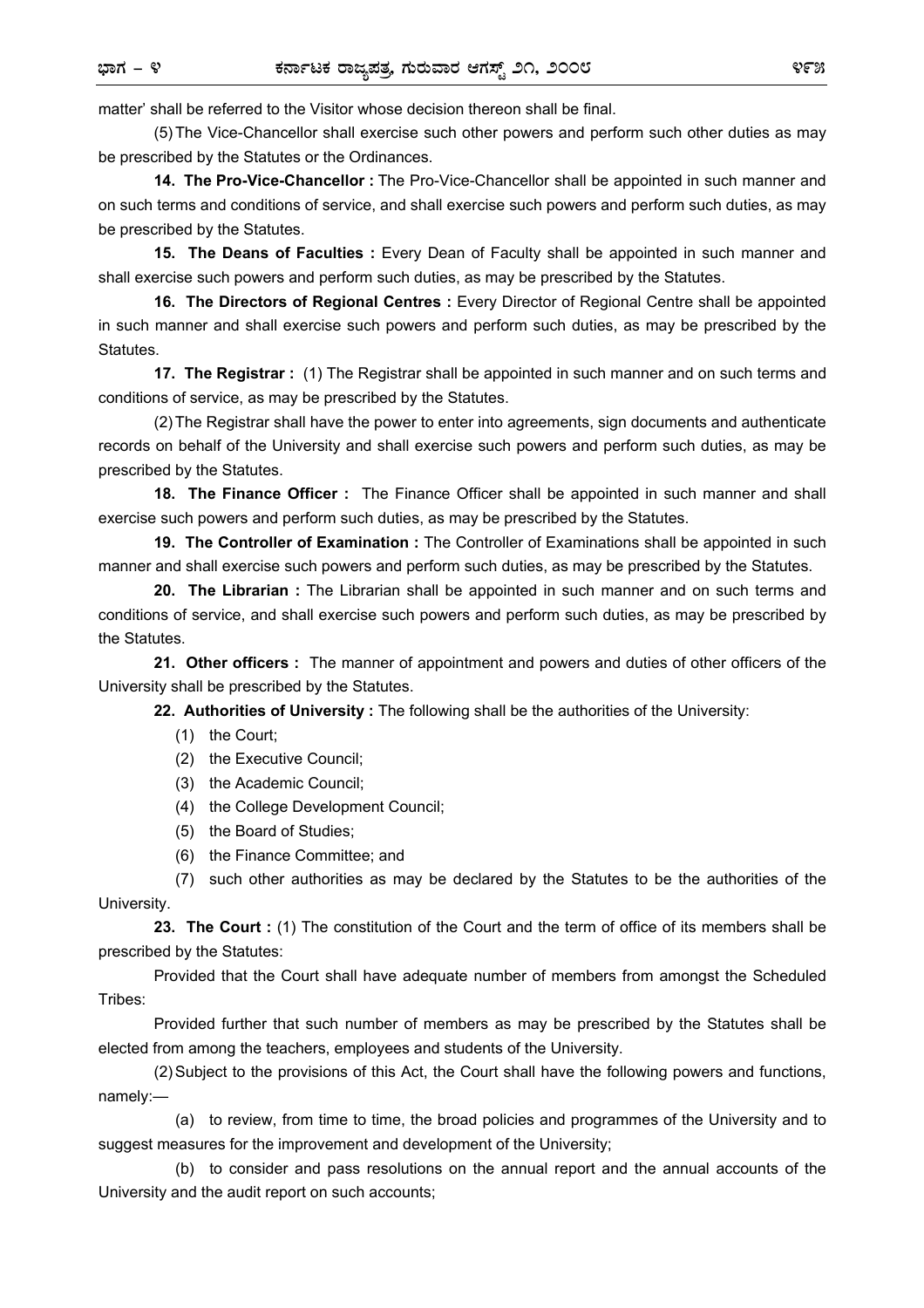(c) to advise the Visitor in respect of any matter which may be referred to it for advice; and

(d) to perform such other functions as may be prescribed by the Statutes.

 **24. The Executive Council :** (1) The Executive Council shall be the principal executive body of the University.

 (2) The constitution of the Executive Council, the term of office of its members and its powers and functions shall be prescribed by the Statutes:

 Provided that the Executive Council shall have adequate number of members from amongst the Scheduled Tribes:

 Provided further that such number of members as may be prescribed by the Statutes shall be from amongst the elected members of the Court.

 **25. The Academic Council :** (1) The Academic Council shall be the principal academic body of the University and shall, subject to the provisions of this Act, the Statutes and the Ordinances, co ordinate and exercise general supervision over the academic policies of the University.

 (2) The constitution of the Academic Council, the term of office of its members and its powers and functions shall be prescribed by the Statutes:

 Provided that the Academic Council shall have adequate number of members from amongst the Scheduled Tribes:

 Provided further that such number of members as may be prescribed by the Statutes shall be from amongst the elected members of the Court who are teachers of the University.

 **26. The College Development Council :** (1) The College Development Council shall be responsible for admitting Colleges to the privileges of the University.

 (2) The constitution of the College Development Council, the term of office of its members and its powers and functions shall be prescribed by the Statutes:

 Provided that the College Development Council shall have adequate number of members from amongst the Scheduled 'Tribes.

 **27. The Boards of Studies Academic Boards and Management Boards :** The constitution, powers and functions of the Boards of Studies, the Academic Boards and the Management Boards shall be prescribed by the Statutes:

 Provided that the Boards of Studies, the Academic Boards and the Management Boards shall have adequate number of members from amongst the Scheduled Tribes.

 **28. The Finance Committee :** The constitution, powers and functions of the Finance Committee shall be prescribed by the Statutes:

 Provided that the Finance Committee shall have adequate number of members from amongst the Scheduled Tribes.

 **29. Other authorities of University :** The constitution, powers and functions of other authorities, as may be declared by the Statutes to, be the authorities of the University, shall be prescribed by the Statutes:

 Provided that the other authorities of the University shall have adequate number of members from amongst the Scheduled Tribes.

 **30. Power to make Statutes :** Subject to the provisions of this Act, the Statutes may provide for all or any of the following matters, namely:—

 (a) the constitution, powers and functions of authorities and other bodies of the University, as may be constituted from time to time;

 (b) the appointment and continuance in office of the members of the said authorities and bodies, the filling up of vacancies of members, and all other matters relating to those authorities and other bodies for which it may be necessary or desirable to provide;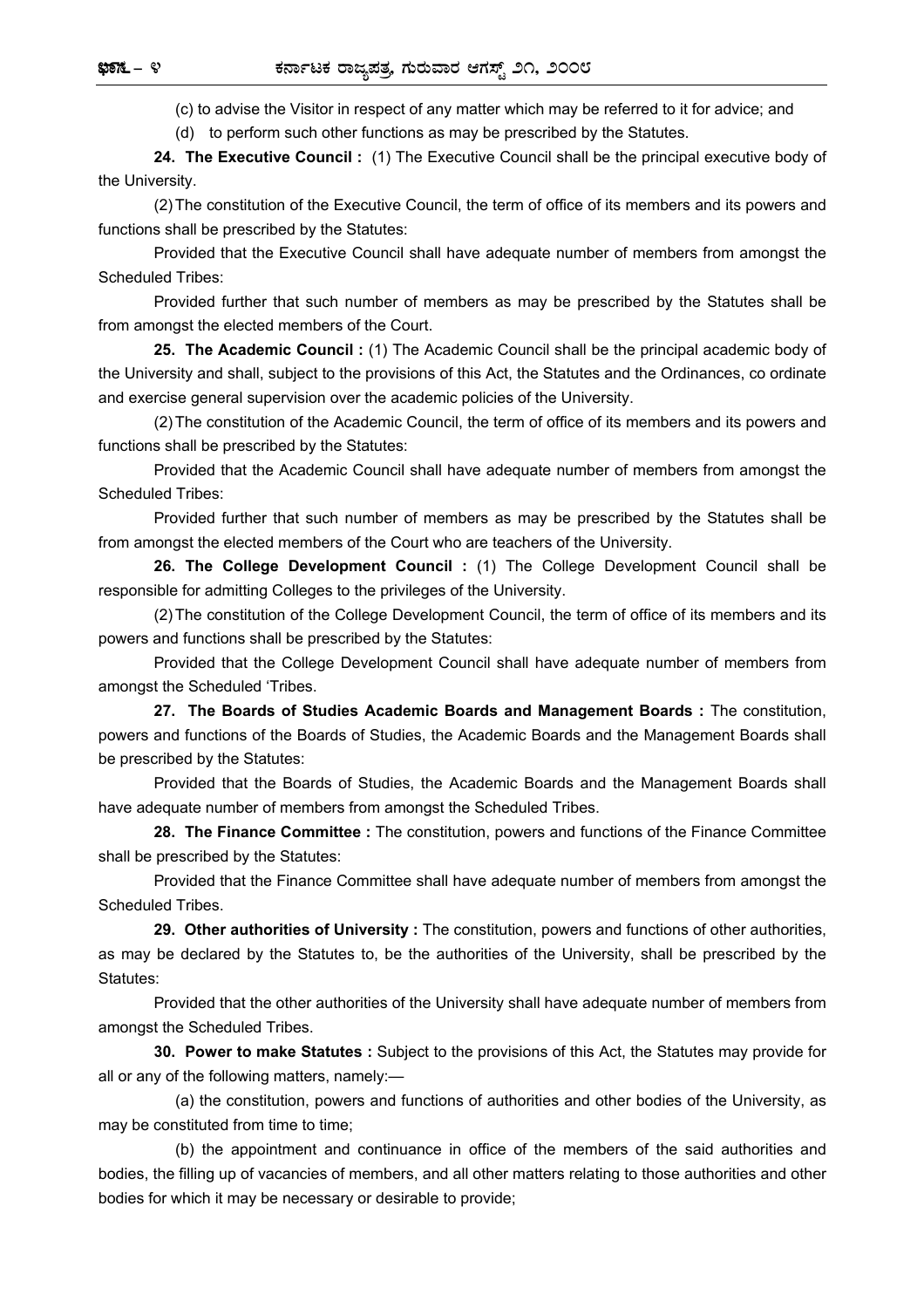(c) the appointment, powers and duties of the officers of the University and their emoluments;

 (d) the appointment of teachers, academic staff and other employees of the University, their emoluments and conditions of service;

(e) the recognition of persons as recognised teachers;

 (f) the appointment of teachers, academic staff working in any other University or organisation for a specific period for undertaking a joint project;

 (g) the conditions of service of employees including provisions for pension, insurance, provident fund, the manner of termination of service and disciplinary action;

(h) the principles governing the seniority of service of the employees of the University;

 (i) the procedure for arbitration in cases of dispute between employees or students and the University;

 (j) the procedure for appeal to the Executive Council by any employee or student against the action of any officer or authority of the University;

(k) the conferment of autonomous status on a College or an Institution or a Department;

 (l) the establishment and abolition of Faculties, Departments, Centres, Halls, Colleges and Institutions;

(m) the conferment of honorary degrees;

(n) the withdrawal of degrees, diplomas, certificates and other academic distinctions;

 (o) the conditions under which Colleges and Institutions may be admitted to the privileges of the University and the withdrawal of such privileges;

(p) the management of Colleges and Institutions established by the University;

(q) the delegation of powers vested in the authorities or officers of the University;

(r) the maintenance of discipline among the employees and students; and

(s) all other matters which by this Act are to be or may be provided for by the Statutes.

 **31. Statutes, how to be made :**(1) The first Statutes are those set out in the Schedule.

 (2) The Executive Council may, from time to time, make new or additional Statutes or may amend or repeal the Statutes referred to in sub-section (1):

 Provided that the Executive Council shall not make, amend or repeal any Statutes affecting the status, powers or constitution of any authority of the University until such authority has been given an opportunity of expressing an opinion in writing on the proposed changes, and any opinion so expressed shall be considered by the Executive Council.

 (3) Every new Statute or addition to the Statutes or any amendment or repeal of a Statute shall require the assent of the Visitor who may assent thereto or withhold assent or remit to the Executive Council for re-consideration.

 (4) A new Statute or a Statute amending or repealing an existing Statute shall have no validity unless it has been assented to by the Visitor.

 (5) Notwithstanding anything contained in the foregoing sub-sections, the Visitor may make new or additional Statutes or amend or repeal the Statutes referred to in subsection (1), during the period of three years immediately after the commencement of this act

 Provided that the Visitor may, on the 'expiry of the said period of three years, make, within one year from the date of such expiry, such detailed Statutes as he may consider necessary and such detailed Statutes shall be laid before both Houses of Parliament.

 (6) Notwithstanding anything contained in the foregoing sub-sections, the Visitor may direct the University to make provisions in the Statutes in respect of any matter specified by him and if the Executive Council is unable to implement such direction within sixty days of its receipt, the Visitor may, after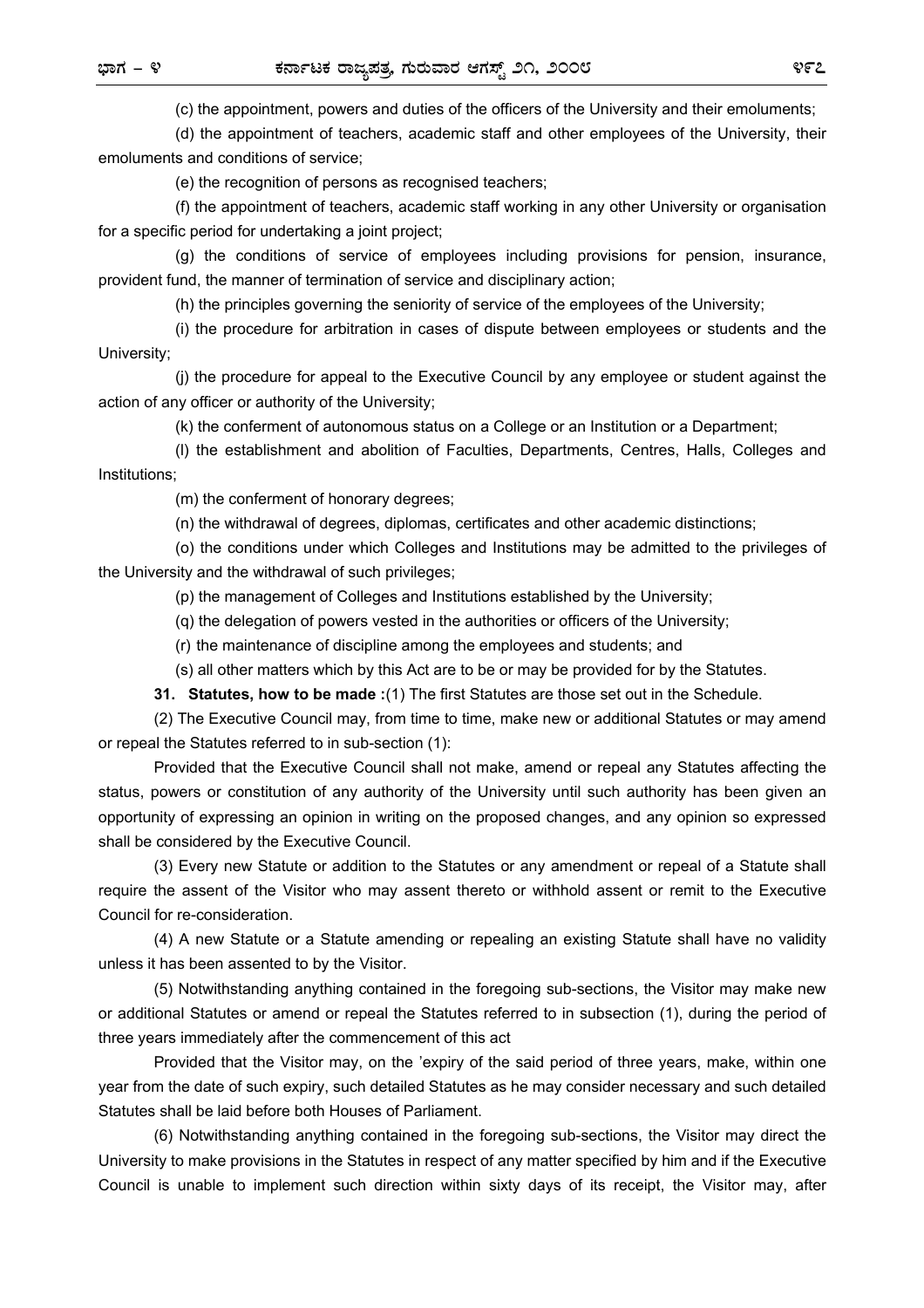considering the reasons, if any, communicated by the Executive Council for its inability to comply with such direction, make or amend the Statutes suitably.

 **32. Power to make Ordinances :** (1) Subject to the provisions of this Act and the Statutes, the Ordinances may provide for all or any of the following matters, namely:—

(a) the admission of students to the University and their enrolment as such;

 (b) the courses of study to be laid down for all degrees, diplomas and certificates of the University;

(c) the medium of instruction and examination;

 (d) the award of degrees, diplomas, certificates and other academic distinctions, the qualifications for the same and the means to be taken relating to the granting and obtaining of the same;

 (e) the fees to be charged for courses of study in the University and for admission to the examinations, degrees and diplomas of the University;

(f) the institution of fellowships, scholarships, studentships, medals and prizes;

(g) the conditions for award of fellowships, scholarships, studentships, medals and prizes;

 (h) the conduct of examinations, including the term of office and the manner of appointment and the duties of examining bodies, examiners and moderators;

(i) the conditions of residence of the students of the University;

 (j) the special arrangements, if any, which may be made for the residence and teaching of women students and the prescribing of special courses of studies for them

 (k) the appointments and emoluments of employees other than those for whom provision has been made in the Statutes.

(l) the setting up of a machinery for redressal of grievances of employees;

 (m) the establishment and management of Regional Centres, Schools, Colleges, other Institutions, Centres of Studies, Boards of Studies, Special Centres, Specialised Laboratories and other Committees;

 (n) the manner of co-operation and collaboration with other Universities, institutions and other non-profiteering agencies including learned bodies or associations;

 (o) the creation, composition and functions of any other 'body which is considered necessary for improving the academic life of the University;

(p) the institution of fellowships, scholarships, studentships, medals and prizes;

 (q) the supervision of management of Colleges and Institutions admitted to the privileges of the University; and

 (r) all other matters which by this Act or the Statutes, are to be or may be, provided for by the Ordinances.

 (2) The first Ordinances shall be made by the Vice-Chancellor with the previous approval of the Central Government and the Ordinances so made may be amended, repealed or added to at any time by the Executive Council in the manner prescribed by the Statutes.

 **33. Regulations :** The authorities of the University may make Regulations, consistent with this Act, the Statutes and the Ordinances for the conduct of their own business and that of the Committees, if any, appointed by them and not provided for by this Act, the Statutes or the Ordinances, in the manner prescribed by the Statutes.

 **34. Annual report :** (1) The annual report of the University Shall be prepared under the direction of the Executive Council, which shall include, among other matters, the steps taken by the University towards the fulfilment of its objects and shall be submitted to the Court on or after such date as may be prescribed by the Statutes and the Court shall consider the report in its annual meeting.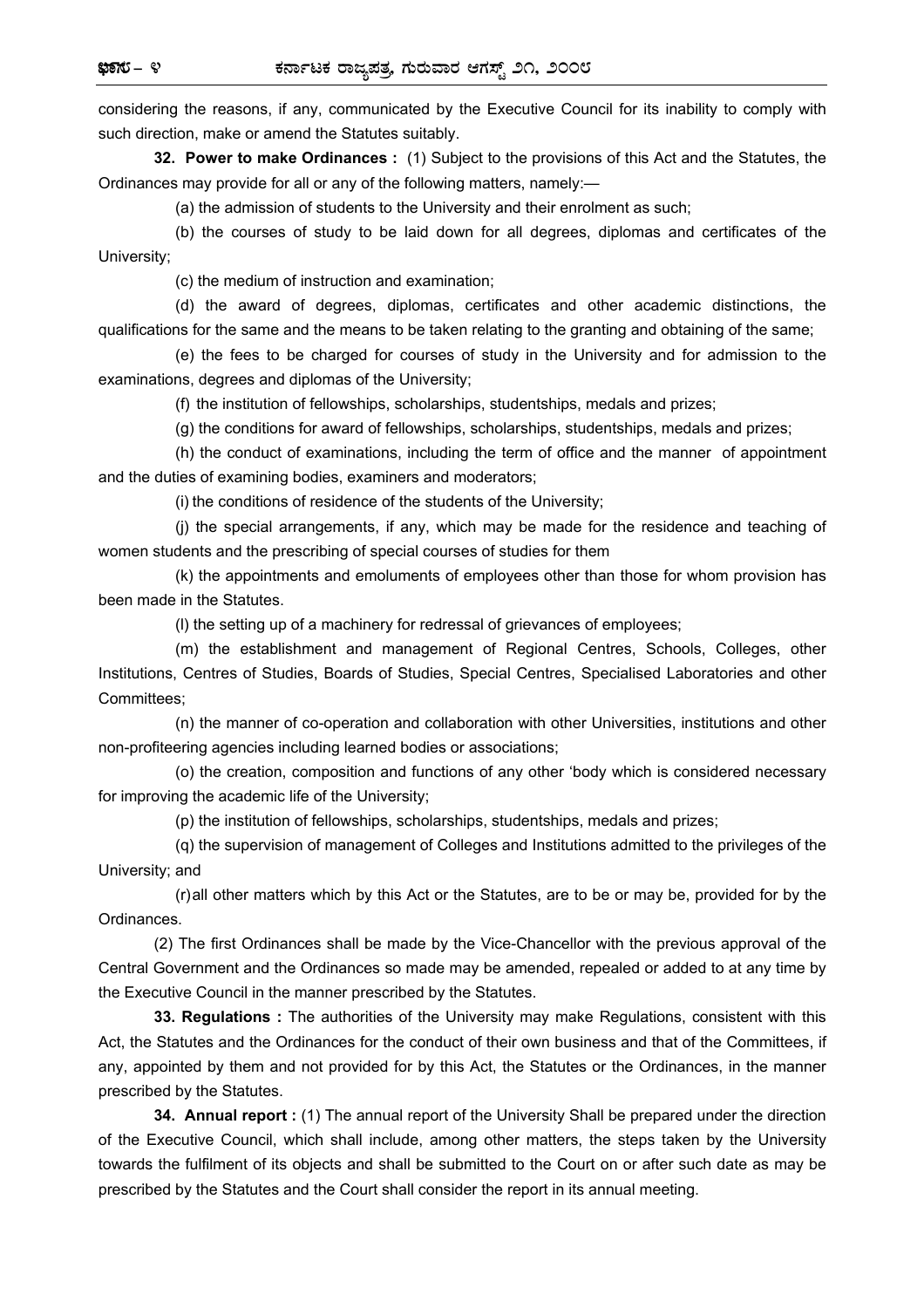(2) The Court shall submit the annual report to the Visitor along with its comments, if any.

 (3) A copy of the annual report, as prepared under sub-section (1), shall also be submitted to the Central Government, which shall, as soon as may be, cause the same to be laid before both Houses 'of Parliament.

 **35. Annual accounts :** (1) The annual accounts and balance-sheet of the University shall be prepared under the directions of the Executive Council and shall, once at least every year and at intervals of not more than fifteen months, be audited by the Comptroller and Auditor-General of India or by such persons as he may authorise in this behalf.

 (2) A copy of the annual accounts together with the audit report thereon shall be submitted to the Court and the Visitor along with the observations of the Executive Council.

 (3) Any observations made by the Visitor on the annual accounts shall be brought to the notice of the Court and the observations of the Court, if any, shall, after being considered by the Executive Council, be submitted to the Visitor.

 (4) A copy of the annual accounts together with the audit report as submitted to the Visitor, shall also be submitted to the Central Government, which shall, as soon as may be, cause the same to be laid before both Houses of Parliament.

 (5) The audited annual accounts after having been laid before both Houses of Parliament shall be published in the Official Gazette.

 **36. Fund of University :** (1) There shall be a University Fund which shall include

(a) any contribution or grant made by the State Government;

 (b) any contribution or grant made by the University Grants Commission or the Central Government;

(c) any contribution made by Government, semi-Government or autonomous bodies;

 (d) any bequests, donations, endowments or other grants made by any private individual or institution;

(e) income received by the University from fees and charges; and

(f) amounts received from any other source.

 (2) The amount of the said Fund shall be kept in a Scheduled Bank as defined in the Reserve Bank of India Act, 1934 (2 of 1934), or in a corresponding new bank constituted under the Banking Companies (Acquisition and Transfer of Undertakings) Act, 1970 (5 of 1970) and the Banking Companies (Acquisition and Transfer of Undertakings) Act, 1980 (40 of 1980) or may be invested in such securities authorised by the Indian Trusts Act, 1882, (2 of 1882) as may be decided by the Executive Council.

 (3) The said Fund may be utilised for such purposes of the University and in such manner as may be prescribed.

 **37. Returns and information :** The, University shall furnish to the Central Government such returns or other information with respect to its property or activities as the Central Government may, from time to time, require.

 **38. Conditions of service of employees :** (1) Every employee of the University shall be appointed under a written contract, which shall be lodged with the University and a copy of which shall be furnished to the employee concerned.

 (2) Any dispute arising out of the contract between the University and any employee shall, at the request of the employee, be referred to a Tribunal of Arbitration consisting of one member appointed by the Executive Council, one member nominated by the employee concerned and an umpire appointed by the Visitor.

(3) The decision of the Tribunal shall be final, and no suit shall lie in any civil court in respect of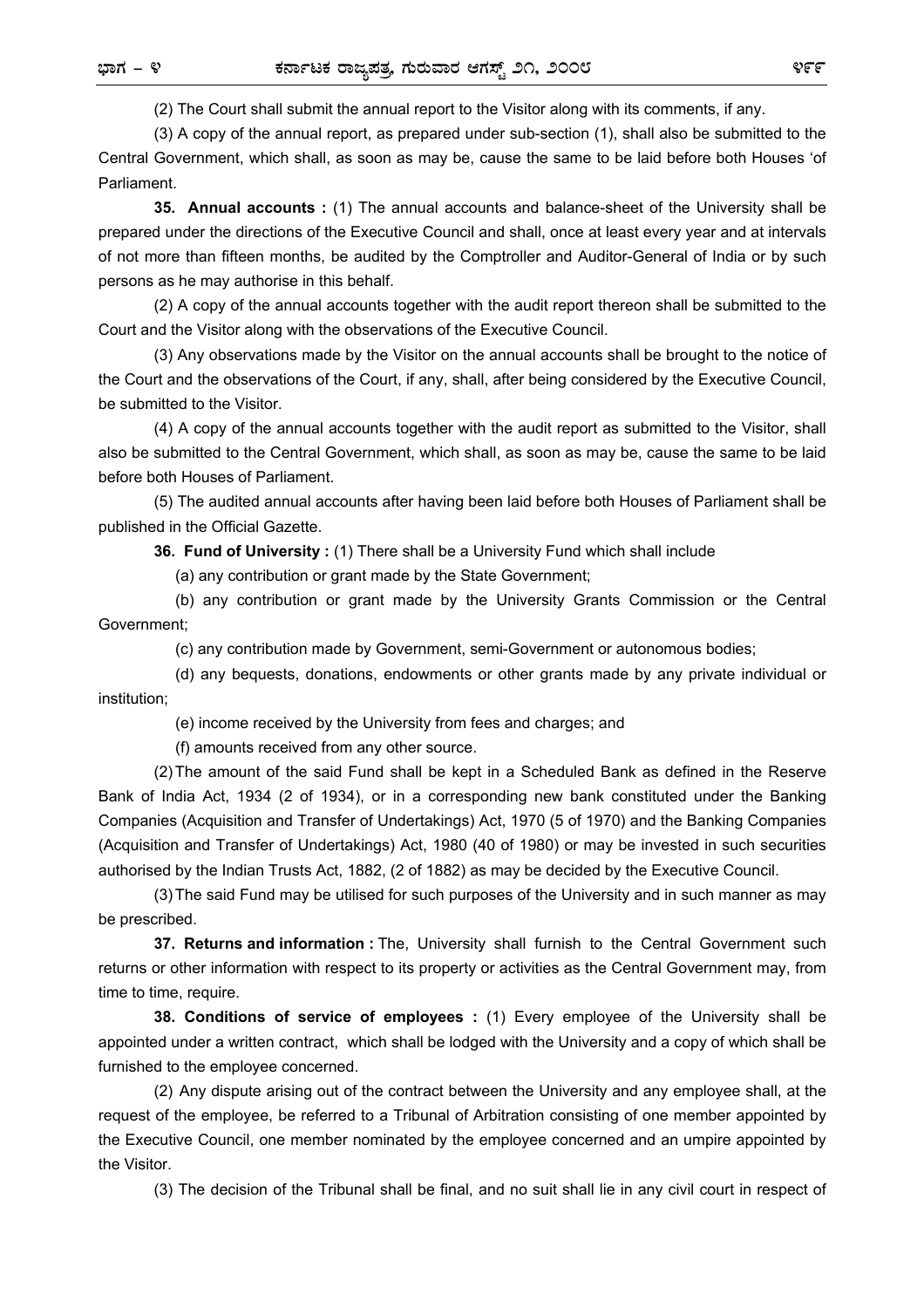the matters decided by the Tribunal:

 Provided that nothing in this sub-section shall preclude the employee from availing of the judicial remedies available under articles 32 and 226 of the Constitution.

 (4) Every request made by the employee under sub-section (2), shall be deemed to be a submission to arbitration upon the terms of this section within the meaning of the Arbitration and Conciliation Act, 1996. (26 of 1996)

(5) The procedure for regulating the work of the Tribunal shall be prescribed by the Statutes.

 **39. Procedure of appeal and arbitration in disciplinary cases against students :** (1) Any student or candidate for an examination whose name has been removed from the rolls of the University by the orders or resolution of the Vice-Chancellor, Discipline Committee or Examination Committee, as the case may be, and who has been debarred from appearing at the examinations of the University for more than one year, may, within ten days of the date of receipt of such orders or copy of such resolution by him, appeal to the Executive Council and the Executive Council may confirm, modify or reverse the decision of the Vice-Chancellor or the Committee, as the case may be.

 (2) Any dispute arising out of any disciplinary action taken by the University against a student shall, at the request of such student, be referred to a Tribunal of Arbitration and the provisions of subsections (2), (3), (4) and (5) of section 38 shall, as far as may be, apply to a reference made under this sub-section.

 **40. Right to appeal :** Every employee or student of the University or of a College or institution maintained by the University or admitted to its privileges shall, notwithstanding anything contained in this Act, have a right to appeal within such time as may be prescribed by the Statutes, to the Executive Council against the decision of any officer or authority of the University or of the Principal or the management of any College or an Institution, as the case may be, and thereupon the Executive Council may confirm, modify or reverse the decision appealed against.

**41. Provident and pension funds :** (I) The University shall constitute for the benefit of its employees such provident or pension fund or provide such insurance schemes as it may deem fit in such manner and subject to such conditions as may be prescribed by the Statutes.

 (2) Where such provident fund or pension fund has been so constituted, the Central Government may declare that the provisions of the Provident Funds Act, 1925, (19 of 1925) shall apply to such fund, as if it were a Government provident fund.

 **42. Disputes as to constitution of authorities and bodies :** If any question arises as to whether any person has been duly elected or appointed as, or is entitled to be, a member of any authority or other body of the University, the matter shall be referred to the Visitor whose decision thereon shall be final.

 **43. Constitution of Committees :** Where any authority of the University is given power by this Act or the Statutes to appoint Committees, such Committees shall, save as otherwise provided, consist of the members of the authority concerned and of such other person, if any, as the authority in each case may think fit.

 **44. Filling of casual Vacancies :** All casual vacancies among the members (other than ex officio members) of any authority or other body of the University shall be filled, as soon as' may be, by the person or body who appoints, elects or co-opts the member whose place has become vacant and person appointed, elected or co-opted to a casual vacancy shall be a member of such authority or body for the residue of the term for which the person whose place he fills would have been a member.

 **45. Proceedings of authorities or bodies not invalidated by vacancies :** No act or proceedings of any authority or other body of the University shall be invalid merely by reason of the existence of a vacancy or vacancies among its members.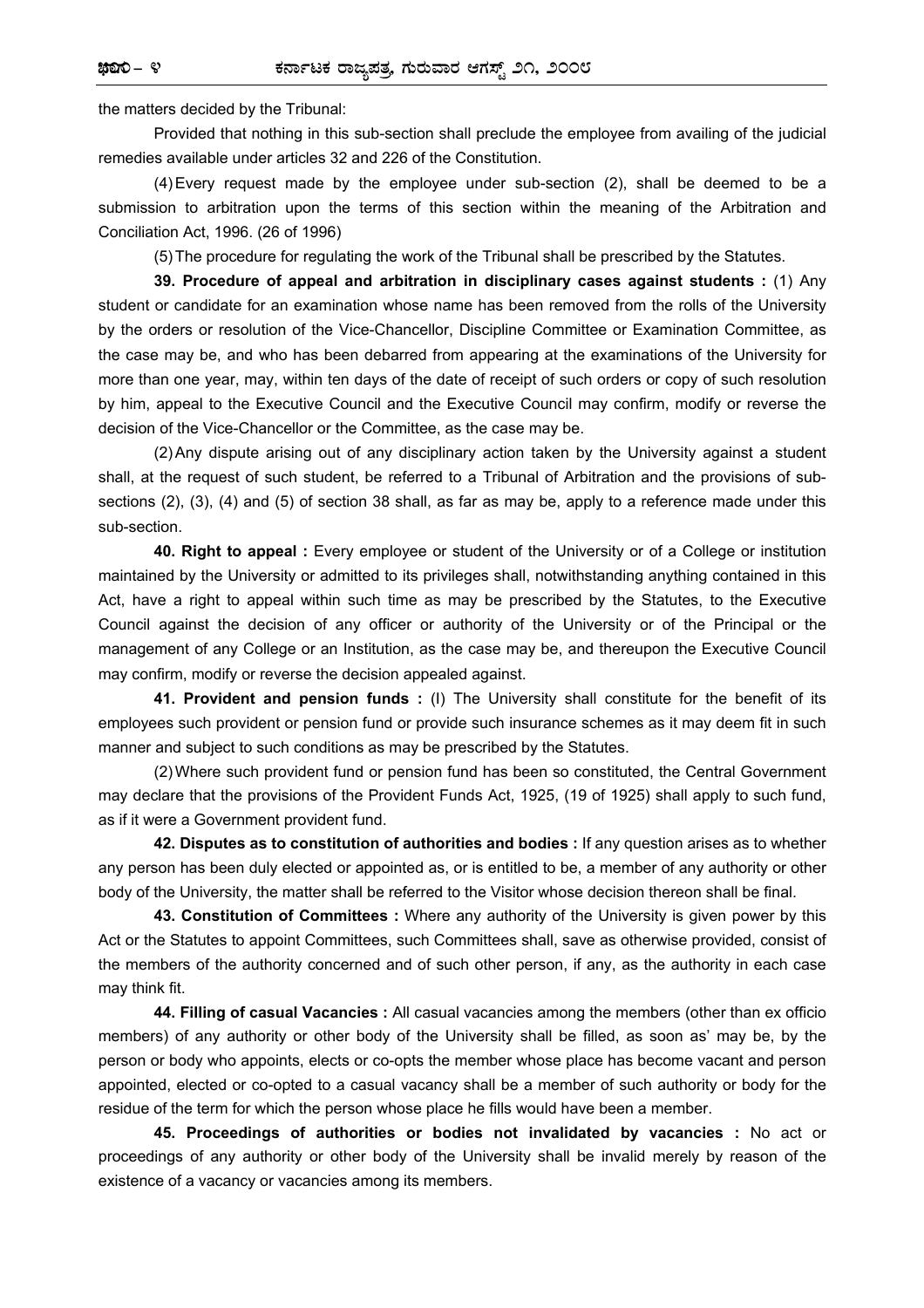**46. Protection of action taken in good faith :** No suit or other legal proceeding shall lie against any officer or other employee of the University for anything which is in good faith done or intended to be done in pursuance of any of the provisions of this Act, the Statutes or the Ordinances.

 **47. Mode of proof of University record :** Notwithstanding anything contained in the Indian Evidence Act, 1872 (1 of 1872) or in any other law for the time being in force, a copy of any receipt, application, notice, order, proceeding or resolution of any authority or other body of the University, or any other document in possession of the University, or any entry in any register duly maintained by the University, if certified by the Registrar, shall be received as prima facie evidence of such receipt, application, notice, order, .proceeding, resolution or document or the existence of entry in the register and shall be admitted as evidence of the 'matters and transactions therein where the original thereof would, if produced, have been admissible in evidence.

 **48. Power to remove difficulties :** (1) If any difficulty arises in giving effect to the provisions of this Act, the Central Government may, by order published in the Official Gazette, make such provisions, not inconsistent with the provisions of this Act, as appear to it to be necessary or expedient for removing the difficulty:

 Provided that no such order shall be made under this section after the expiry of three years from the commencement of this Act.

 (2) Every order made under sub-section (1) shall be laid, as soon as may be after it is made, before each House of Parliament while it is in session, for a total period of thirty days which may be comprised in one session or in two or more successive sessions, and if, before the expiry of the session immediately following the session or the successive sessions aforesaid, both Houses agree in making any modification in the order or both Houses agree that the order should not be made, the order shall thereafter have effect only in such modified form or be of no effect, as the case may be; so, however, that any such modification or annulment shall be without prejudice to the validity of anything previously done under that order.

**49. Statutes Ordinances and Regulations to be published in the Official Gazette and to be laid before Parliament :**(1) Every Statute, Ordinance or Regulation made under this Act shall be published in the Official Gazette.

 (2) Every Statute, Ordinance or Regulation made under this Act shall be laid, as soon as may be after it is made, before each House of Parliament, while it is in session, for a total period of thirty days which may be comprised in one session or in two or more successive sessions, and if, before the expiry of the session immediately following the session or the successive sessions aforesaid, both Houses agree in making any modification in the Statute, Ordinance or Regulation or both Houses agree that the Statute, Ordinance or Regulation should not be made, the Statute, Ordinance or Regulation shall thereafter have effect only in such modified form or be of no effect, as the case may be; so, however, that any such modification or annulment shall be without prejudice to, the validity of anything previously done under that Statute, Ordinance or Regulation.

 (3) The power to make Statutes, Ordinances or Regulations shall include the power to give retrospective effect, from a date not earlier than the date of commencement of this Act, to the Statute, Ordinance or Regulation or any of them but no retrospective effect shall be given to any Statute, Ordinance or Regulation so as to prejudicially affect the interests of any person to whom such Statute, Ordinance or Regulation may be applicable.

 **50. Transitional provisions :** Notwithstanding anything contained in this Act and the Statutes,—

 (a) the first Chancellor and first Vice-Chancellor shall be appointed by the Central Government in such manner, and on such conditions as may be deemed fit and each of the said officer shall hold office for such term, not exceeding five years, as may be specified by the Central Government;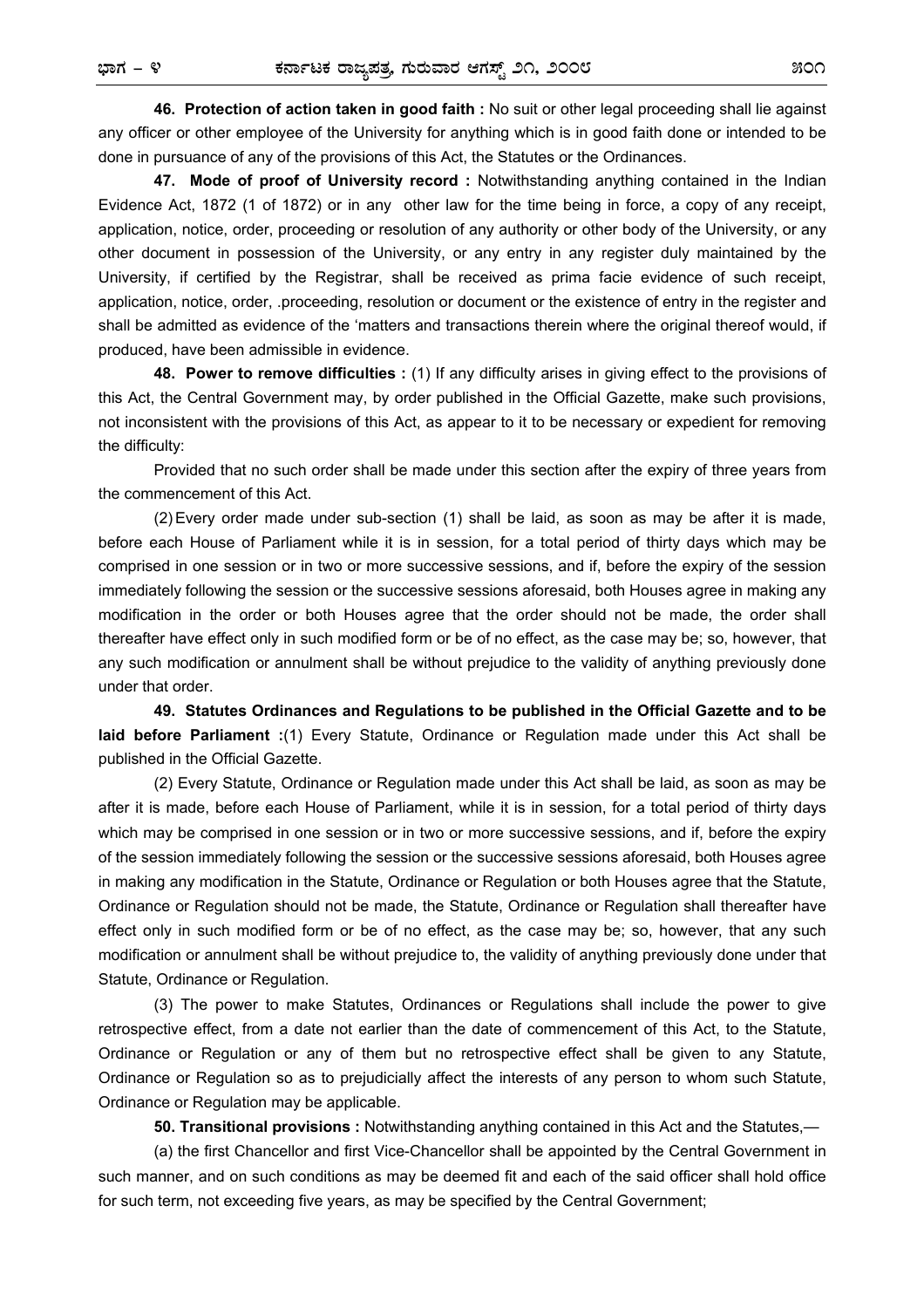(b) the first Registrar and the first Finance Officer shall be appointed by the Central Government and each of the said officers shall hold office for a term of three years;

 (c) the first Court and the first Executive Council shall consist of not more than thirty-one members and eleven members, respectively, who shall be nominated by the Central Government and shall hold office for a term of three years;

 (d) the first College Development Council shall consist of not more than eleven members, who shall be nominated by the Central Government and they shall hold office for a term of three years;

 (e) the first Academic Council shall consist of not more than twenty-one members, who shall be nominated by the Central Government and they shall hold office for a term of three years:

 Provided that if any vacancy occurs in the above offices or authorities, the same shall be filled by appointment or nomination, as the case may be, by the Central Government, and the person so appointed or nominated shall hold office for so long as the officer or member in whose place he is appointed or nominated would have held office, if such vacancy had not occurred.

### **THE SCHEDULE**

### **(See section 31)**

### **THE STATUTES OF THE UNIVERSITY**

**1. The Chancellor :** (1) The Chancellor shall be appointed by the Visitor from a panel of not less than three persons recommended by the Executive Council from amongst persons of eminence in the academic or public life of the country:

 Provided that if the Visitor does not approve of any of the persons so recommended, he may call for fresh recommendations from the Executive Council.

(2) The Chancellor shall hold office for a term of five years and shall be eligible for reappointment:

 Provided that notwithstanding the expiry of his term of office, the Chancellor shall continue to hold office until his successor enters upon his office.

 **2. The Vice-Chancellor :** (1) The Vice-Chancellor shall be appointed by the Visitor from a panel of not less than three persons who shall be recommended by a Committee as constituted under clause (2):

 Provided that if the Visitor does not approve of any of the persons included in the panel, he may call for a fresh panel.

 (2) The Committee referred to in clause (1) shall consist of three persons, out of whom two shall be nominated by the Executive Council and one by the Visitor and the nominee of the Visitor shall be the convener of the Committee:

 Provided that none of whom shall be an employee of the University or a member of the Executive Council, Academic Council or member of any authority of the University or connected with an institution associated with the University.

(3) The Vice-Chancellor shall be a whole-time salaried officer of the University.

 (4) The Vice-Chancellor shall hold office for a term of five years from the date on which he enters upon his office, or until he attains the age of sixty-five years, whichever is earlier, and he shall not be eligible for re-appointment:

 Provided that notwithstanding the expiry of the said period of five years, he shall continue in office until his successor is appointed and enters upon his office:

 Provided further that the Visitor may direct any Vice-Chancellor after his term has expired, to continue in office for such period, not exceeding a total period of one year, as may be specified by him.

(5) The emoluments and other conditions of service of the Vice-Chancellor shall be as follows:—

(i) the Vice-Chancellor shall be paid a monthly salary of Rs. 25,000 (fixed) per month and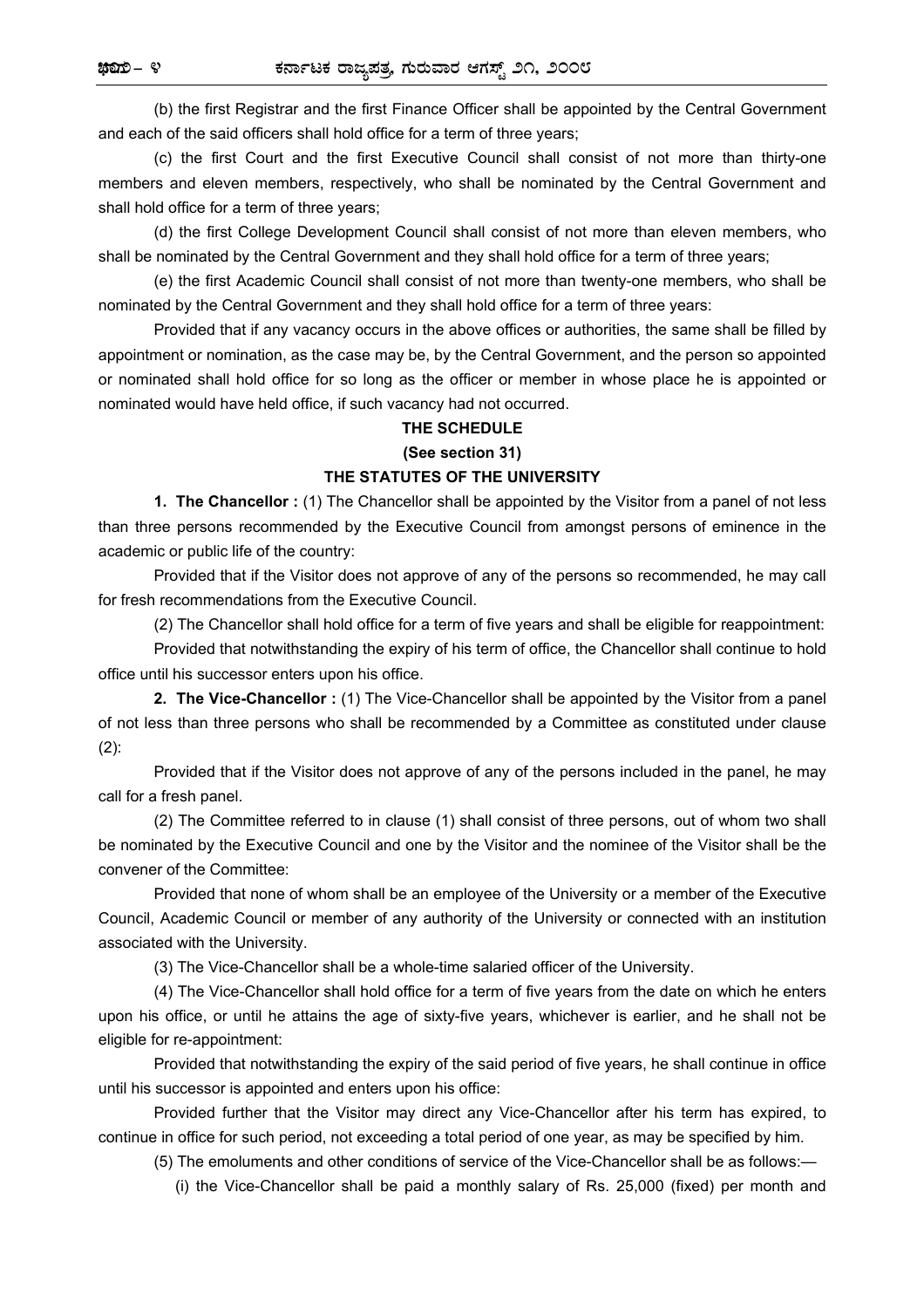allowances other than house rent allowance, at the rates fixed by the Central Government from time to time, and he shall be entitled, without payment of rent, to use a furnished residence throughout his term of office and no charge shall fall on the Vice-Chancellor in respect of the maintenance of such residence. He would be entitled to free use of University Car;

 (ii) the Vice-Chancellor shall be entitled to such terminal benefits and allowances as may be fixed by the Executive Council with the approval of the Visitor from time to time

 Provided that where an employee of the University or a College or an Institution maintained by it, or of any other University or any Institution maintained by or affiliated to such other University, is appointed as the Vice-Chancellor, he may be allowed to continue to contribute to any provident fund of which he is a member and the University shall contribute to the account of such person in that provident fund at the same rate at which the person had been contributing immediately before his appointment as the Vice-Chancellor:

 Provided further that where such employee had been a member of any pension scheme, the University shall make the necessary contribution to such scheme;

 (iii) the Vice-Chancellor shall be entitled to travelling allowances at such rates as may be fixed by the Executive Council;

 (iv) the Vice-Chancellor shall be entitled to leave on full pay at the rate of thirty days in a calendar year and the leave shall be credited to his account in advance in two half-yearly instalments of fifteen days each on the first day of January and first day of July every year:

 Provided that if the Vice-Chancellor assumes or relinquishes charge of the office of the Vice-Chancellor during the currency of a half year, the leave shall be credited proportionately at the rate of two and-a-half days for each completed month of service;

 (v) in addition to the leave referred to in sub-clause (iv), the Vice-Chancellor shall also be entitled to half pay leave at the rate of twenty days for each completed year of service and this half pay leave may also be availed of as commuted leave on full pay on medical certificate:

 Provided that when commuted leave is availed of, twice the amount of half pay leave shall be debited against half pay leave due.

 (6) If the office of the Vice-Chancellor becomes vacant due to death, resignation or otherwise, or if he is unable to perform his duties due to ill health or any other cause, the senior-most Pro-Vice-Chancellor shall perform the duties of the Vice-Chancellor:

 Provided that if the Pro-Vice-Chancellor is not available, the senior-most Professor shall perform the duties of the Vice-Chancellor until a new Vice-Chancellor assumes office or until the existing Vice-Chancellor resumes to the duties of his office, as the case may be.

 **3. Powers and duties of Vice-Chancellor :** (1) The Vice-Chancellor shall be ex officio Chairman of the Executive Council, the Academic Council, and the Finance Committee and shall, in the absence of the Chancellor, preside at the convocations held for conferring degrees, and at meetings of the Court.

 (2) The Vice-Chancellor shall be entitled to be present at and address any meeting of any authority or other body of the University.

 (3) It shall be the duty of the Vice-Chancellor to see that this Act, the Statutes, the Ordinances and the Regulations are duly observed and he shall have all the powers necessary to ensure such observance.

 (4) The Vice-Chancellor shall exercise control over the affairs of the University and shall give effect to the decisions of all the authorities of the University.

 (5) The Vice-Chancellor shall have all the powers necessary for the proper maintenance of discipline in the University and he may delegate any such powers to such person or persons as he deems fit.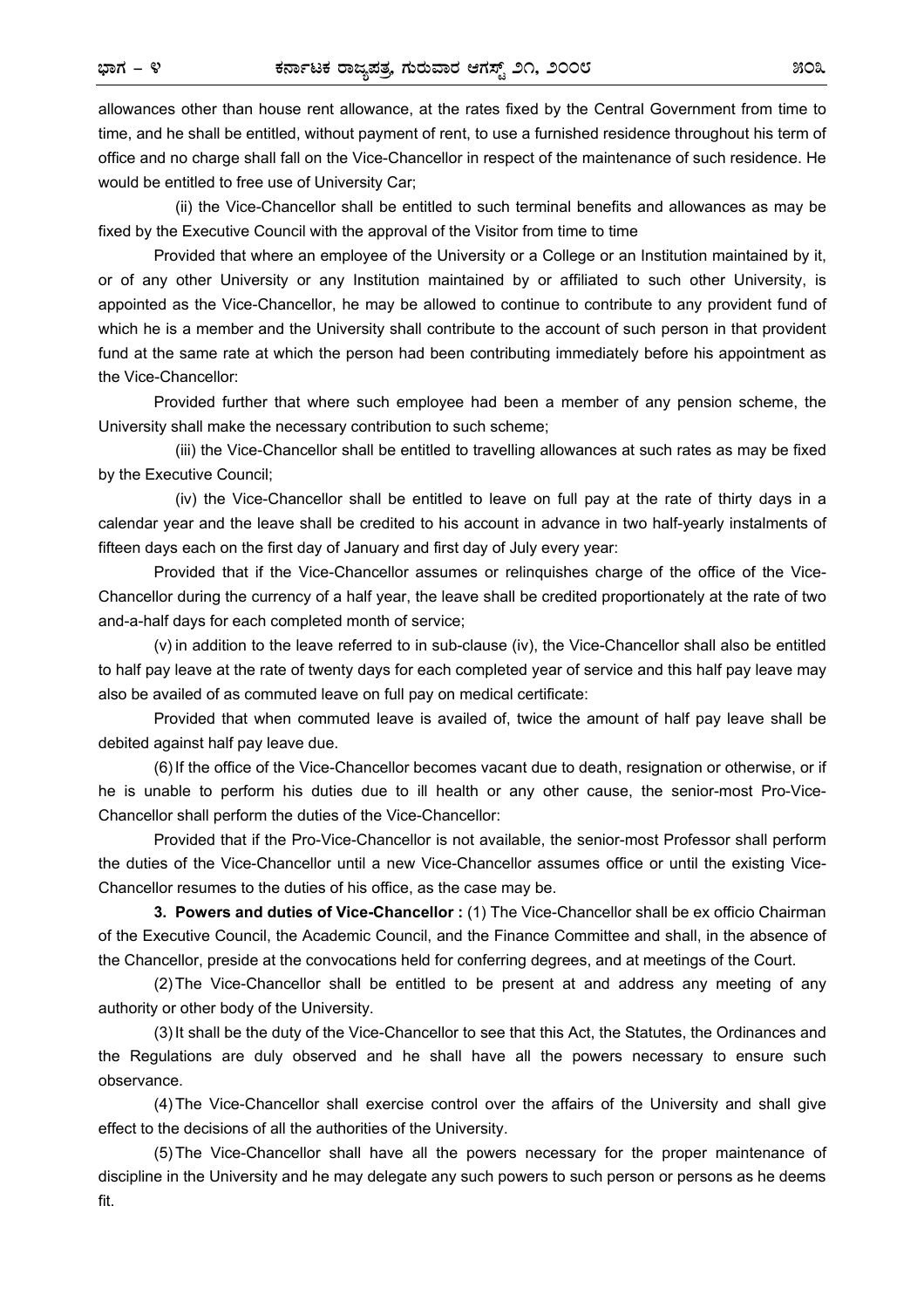(6) The Vice-Chancellor shall have the power to convene or cause to be convened the meetings of the Executive Council, the Academic Council, the Planning Board and the Finance Committee

 **4. The Pro-Vice-Chancellor :** (1) Every Pro-Vice-Chancellor shall be appointed by the Executive Council on the recommendation of the Vice-Chancellor:

 Provided that where the recommendation of the Vice-Chancellor is not accepted by the Executive Council, the matter shall be referred to the Visitor who may either appoint the person recommended by the Vice-Chancellor or ask the Vice-Chancellor to recommend another person to the Executive Council:

 Provided further that the Executive Council may, on the recommendation of the Vice-Chancellor, appoint a Professor to discharge the duties of a Pro-Vice-Chancellor in addition to his own duties as a Professor.

 (2) The term of office of a Pro-Vice-Chancellor shall be such as may be decided by the Executive Council but it shall not in any case exceed five years or until the expiration of the term of office of the Vice-Chancellor, whichever is earlier:

 Provided that a Pro-Vice-Chancellor whose term of office has expired shall be eligible for reappointment:

 Provided further that, in any case, a Pro-Vice-Chancellor shall retire on attaining the age of sixtyfive years:

 Provided also that the Pro-Vice-Chancellor shall, while discharging the duties of the Vice-Chancellor under clause (6) of Statute 2, continue in office notwithstanding the expiration of his term of office as Pro-Vice-Chancellor, until a new Vice-Chancellor or the existing Vice-Chancellor, as the case may be, assumes office:

 Provided also that when the office of the Vice-Chancellor becomes vacant and there is no Pro-Vice-Chancellor to perform the functions of the Vice-Chancellor, the Executive Council may appoint a Pro-Vice-Chancellor and the Pro-Vice-Chancellor so appointed, shall cease to hold office as such as soon as the Vice-Chancellor is appointed and enters upon his office.

 (3) The emoluments and other terms and conditions of service of a Pro-Vice-Chancellor shall be such as may be prescribed by the Ordinances.

 (4) A Pro-Vice-Chancellor shall assist the Vice-Chancellor in respect of such matters as may be specified by the Vice-Chancellor in this behalf, from time to time, and shall also exercise such powers and perform such duties as may be assigned or delegated to him by the Vice-Chancellor.

 **5. Deans of Faculties :** (1) Every Dean of a Faculty shall be appointed by the Vice-Chancellor from amongst the Professors in the Faculty for a period of three years and he shall be eligible for reappointment:

Provided that a Dean on attaining the age of sixty-two years shall cease to hold office as such:

 Provided further that if at any time there is no Professor in a Faculty, the Vice-Chancellor, or a Dean authorised by the Vice-Chancellor in this behalf, shall exercise the powers of the Dean of a Faculty.

 (2) When the office of the Dean is vacant or when the Dean is, by reason of illness, absence or any other cause, unable to perform duties of his office, the duties of the office shall be performed by such person as the Vice-Chancellor may appoint for the purpose.

 (3) The Dean shall be the Head of the Faculty and shall be responsible for the conduct and maintenance of the standards of teaching and research in the Faculty and shall have such other functions as may be prescribed by the Ordinances.

 (4) The Dean shall have the right to be present and to speak at any meeting of the Committees of the Faculty, as the case may be, but shall not have the right to vote thereat unless he is a member thereof.

 **6. The Registrar :** (1) The Registrar shall be appointed by the Executive Council on the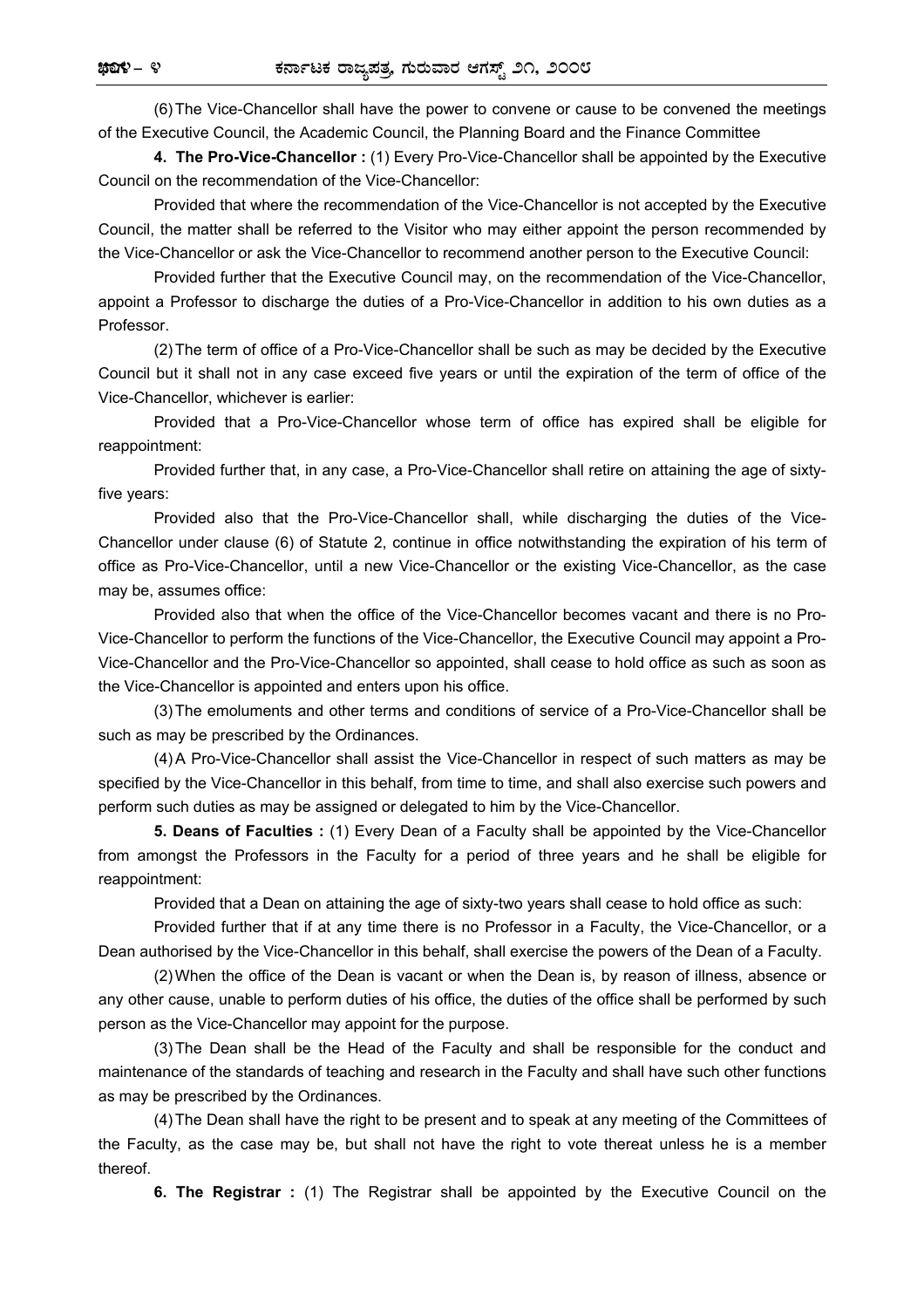recommendation of a Selection Committee constituted for the purpose and shall be a whole-time salaried officer of the University.

(2) He shall be appointed for a term of five years and shall be eligible for reappointment.

 (3) The emoluments and other terms and conditions of service of the Registrar shall be such as may be prescribed by the Ordinances:

Provided that the Registrar shall retire on attaining the age of sixty-two years:

 Provided further that a Registrar shall, notwithstanding his attaining the age of sixty-two years, continue in office until his successor is appointed and enters upon his office or until the expiry of a period of one year, whichever is earlier.

 (4) When the office of the Registrar is vacant or when the Registrar is, by reason of illness, absence or any other cause unable to perform the duties of his office, the duties of the office shall be performed by such person as the Vice-Chancellor may appoint for the purpose.

 (5) (a) The Registrar shall have power to take disciplinary action against such of the employees, excluding teachers and academic staff as may be specified in the order of the Executive Council and to suspend them pending inquiry, to administer warnings to them or to impose upon them the penalty of censure or the withholding of increment:

 Provided that no such penalty shall be imposed unless the person concerned has been given a reasonable opportunity of showing cause against the action proposed to be taken in regard to him.

 (b) An appeal shall lie to the Vice-Chancellor against any order of the Registrar imposing any of the penalties specified in sub-clause. (a)

 (c) In a case where the inquiry discloses that a punishment beyond the power of the Registrar is called for, the Registrar shall, upon the conclusion of the inquiry, make a report to the Vice-Chancellor along with his recommendations:

 Provided that an appeal shall lie to the Executive Council against an order of the Vice-Chancellor imposing any penalty.

 (6) The Registrar shall be ex officio Secretary of the Court, the Executive Council and the Academic Council, but shall not be deemed to be a member of any of these authorities.

(7) It shall be the duty of the Registrar—

 (a) to be the custodian of the records, the common seal and such other property of the University as the Executive Council shall commit to his charge;

 (b) to issue all notices convening meetings of the Court, the Executive Council, the Academic Council and of any Committee appointed by those authorities;

 (c) to keep the minutes of all the meetings of the Court, the Executive Council, the Academic Council and of any Committee appointed by those authorities;

 (d) to conduct the official correspondence of the Court, the Executive Council and the Academic Council;

 (e) to supply to the Visitor and the Chancellor copies of the agenda of the meetings of the authorities of the University as soon as they are issued and the minutes of such meetings;

 (f) to represent the University in suits or proceedings by or against the University, sign powersof-attorney and verify pleadings or depute his representative for the purpose; and

 (g) to perform such other duties as may be specified in the Statutes, the Ordinances or the Regulations or as may be required from time to time, by the Executive Council or assigned to by the Vice-**Chancellor** 

 **7. The Finance Officer :**(1) The Finance Officer shall be appointed by the Executive Council on the recommendations of a Selection Committee constituted for the purpose and he shall be a whole-time salaried officer of the University.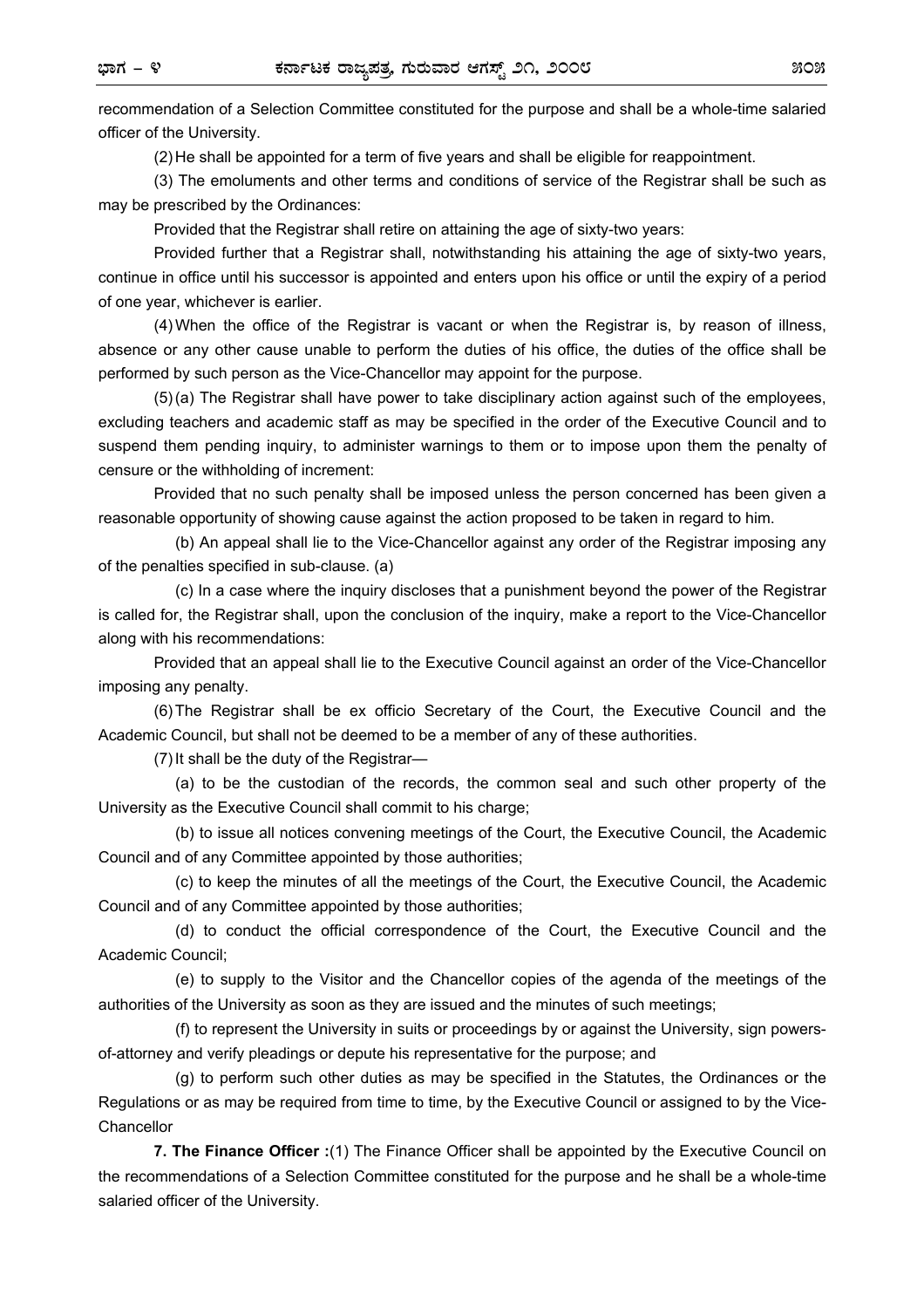(2) The Finance Officer shall be appointed for a term of five years and shall be eligible for reappointment.

 (3) The emoluments and other terms and conditions of service of the Finance Officer shall be such as may be prescribed by the Ordinances:

Provided that a Finance Officer shall retire on attaining the age of sixty-two years:

 Provided further that the Finance Officer shall, notwithstanding his attaining the age of sixty-two years, continue in office until his successor is appointed and enters upon his office or until the expiry of a period of one year, whichever is earlier.

 (4) When the office of the Finance Officer is vacant or when the Finance Officer is by reason of illness, absence or any other cause unable to perform the duties of his office, the duties of the office shall be performed by such person as the Vice-Chancellor may appoint for the purpose.

 (5) The Finance Officer shall be ex officio Secretary of the Finance Committee but shall not be deemed to be a member of such Committee.

(6) The Finance Officer shall—

 (a) exercise general supervision over the funds of the University and shall advise it as regards its financial policy; and

 (b) perform such other financial functions as may be assigned to him by the Executive Council or as may be prescribed by the Statutes, the Ordinances or the Regulations.

(7) Subject to the control of the Executive Council, the Finance Officer shall—

 (a) hold and manage the property and investments of the University including trust and endowed property;

 (b) ensure that the limits fixed by the Executive Council for recurring and nonrecurring expenditure for a year are not exceeded and that all moneys are expended on the purpose for which they are granted or allotted;

 (c) be responsible for the preparation of annual accounts and the budget of the University and for their presentation to the Executive Council;

 (d) keep a constant watch on the state of the cash and balances and on the state of investment;

 (e) watch the progress of the collection of revenue and advise on the methods of collection employed;

 (f) ensure that the registers of buildings, land, furniture and equipment are maintained up-todate and that stock-checking are conducted, of equipment and other consumable materials in all offices, Centres, Specialised Laboratories, Colleges and Institutions maintained by the University;

 (g) bring to the notice of the Vice-Chancellor unauthorised expenditure and other financial irregularities and suggest disciplinary action against persons at fault; and

 (h) call for from any office, Centre, Laboratory, College or Institution maintained by the University any information that he may consider necessary on the performance of his duties.

 (8) Any receipt given by the Finance Officer or the person or person duly authorised in this behalf by the Executive Council for any money payable to the University shall be sufficient discharge for payment of such money.

 **8. The Controller of Examinations :** (1) The Controller of Examinations shall be appointed by the Executive Council on the recommendations of a Selection Committee constituted for the purpose and he shall be a whole-time salaried officer of the University.

 (2) The Controller of Examinations shall be appointed for a term of five years and shall be eligible for re-appointment.

(3) The emoluments and other terms and conditions of service of the Controller of Examinations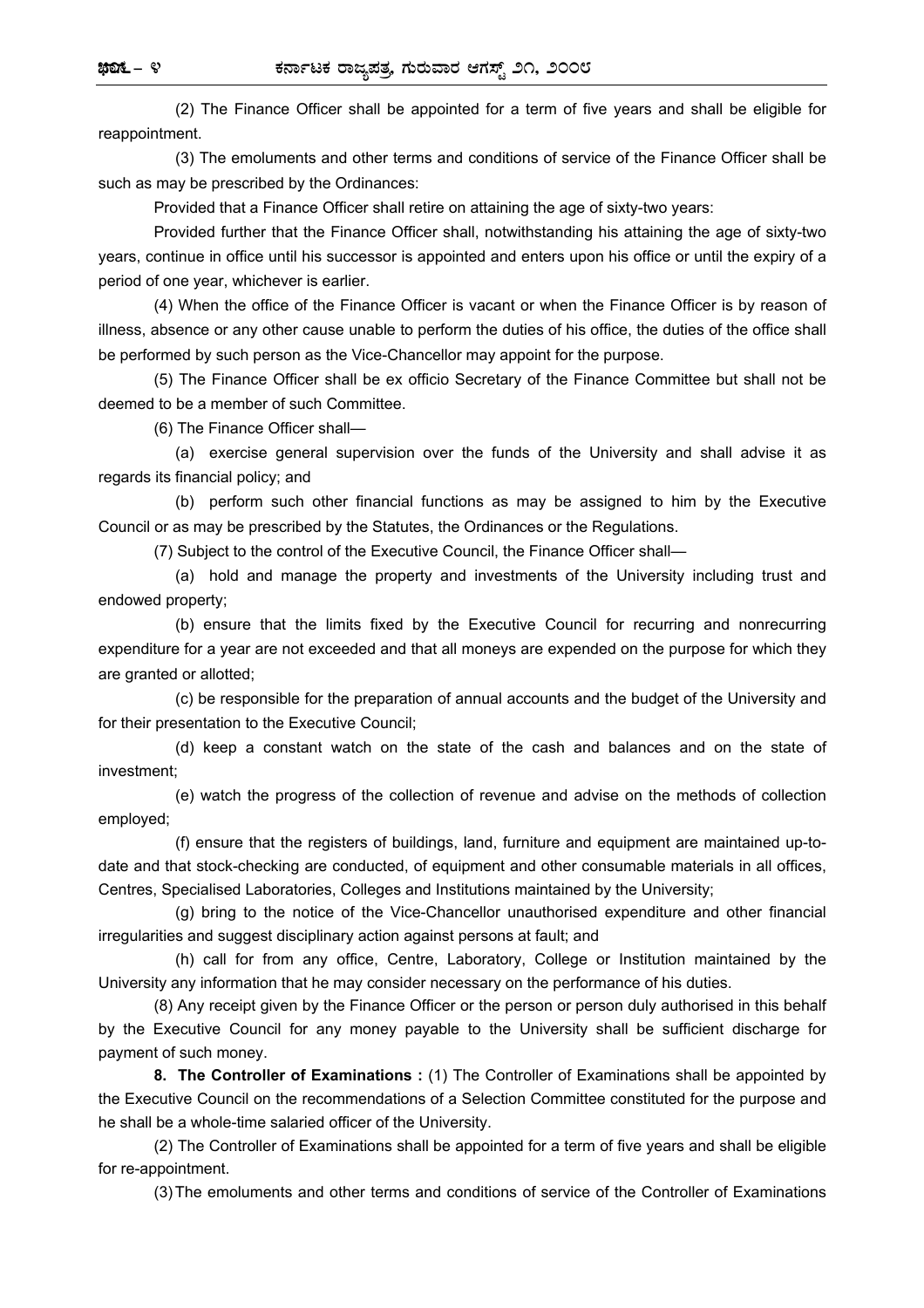shall be such as may be prescribed by the Executive Council from time to time:

Provided that the Controller of Examinations shall retire on attaining the age of sixty-two years:

 Provided further that the Controller of examinations shall, notwithstanding his attaining the age of sixty-two years, continue in office until his successor is appointed and enters upon his office or until the expiry of a period of one year, whichever is earlier.

 (4) When the office of the Controller of Examinations is vacant or when the Controller of Examinations is, by reason of illness, absence or any other cause unable to perform the duties of his office, the duties of the office shall be performed by such person as the Vice-Chancellor may appoint for the purpose.

 (5) The Controller of Examinations shall arrange for and superintend the examinations of the University in the manner prescribed by the Ordinances.

 **9.The Librarian :** (1) The Librarian shall be appointed by the Executive Council on the recommendations of the Selection Committee constituted for the purpose and he shall be a whole-time officer of the University.

 (2) The Librarian shall exercise such powers and perform such duties as may be assigned to him by the Executive Council.

 **10. Meetings of Court :** (1) An annual meeting of the Court shall be held on a date to be fixed by the Executive Council unless some other date has been fixed by the Court in respect of any year.

 (2) At an annual meeting of the Court, a report on the working of the University during the previous year, together with a statement of the receipts and expenditure, the balance-sheet as audited, and the financial estimates for the next year shall be presented.

 (3) A copy of the statement of receipts and expenditure, the balance-sheet and the financial estimates referred to in clause (2) shall be sent to every member of the Court at least seven days before the date of the annual meeting.

 (4) Special meetings of the Court may be convened by the Executive Council or the Vice-Chancellor or if there is no Vice-Chancellor, the Pro-Vice-Chancellor or if there is no Pro-Vice-Chancellor, by the Registrar.

(5) Eleven members of the Court shall form a quorum for a meeting of the Court.

**11. Quorum for meeting of Executive Council** Seven members of the Executive Council shall form a quorum for a meeting of the Executive Council.

 **12. Powers and functions of Executive Council :** (1) The Executive Council shall have the power of management and administration of the revenue and property of the University and the conduct of all administrative affairs of the University not otherwise provided for.

 (2) Subject to the provisions of this Act, the Statutes and the Ordinances, the Executive Council shall, in addition to all other powers, vested in it, have the following powers, namely:-

 (i) to create teaching and academic posts, to determine the number and emoluments of such posts and to define the duties and conditions of service of Professors, Associate Professors, Assistant Professors and other academic staff and Directors of Colleges and Institutions maintained by the University:

 Provided that no action shall be taken by the Executive Council in respect of the number, qualifications and emoluments of teachers and academic staff otherwise than after consideration of the recommendations of the Academic Council;

 (ii) to appoint such Professors, Associate Professors, Assistant Professors and other academic staff, as may be necessary, and the Directors of Colleges and Institutions maintained by the University on the recommendation of the Selection Committee constituted for the purpose and to fill-up the temporary vacancies therein;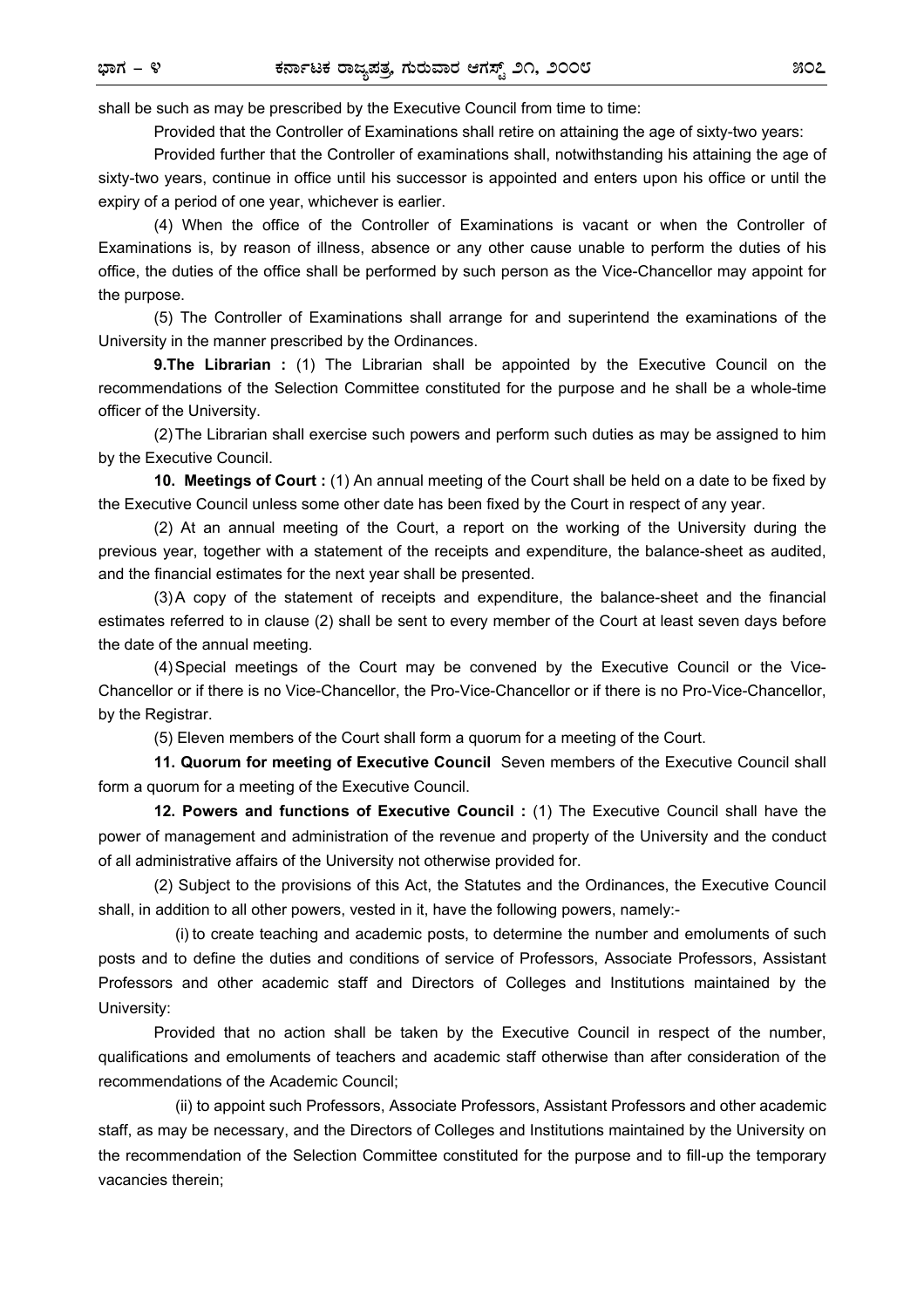(iii) to create administrative, ministerial and other necessary posts and to make appointments thereto, in the manner prescribed by the Ordinances;

 (iv) to grant leave of absence to any officer of the University other than the Chancellor and the Vice-Chancellor, and to make necessary arrangements for the discharge of the functions of such officer during his absence;

 (v) to regulate and. enforce discipline among employees in accordance with the Statutes and the Ordinances;

 (vi) to manage and regulate the finances, accounts, investments, property, business and all other administrative affairs of the University, and for that purpose to appoint such agents as it may think fit;

 (vii) to fix limits on the total recurring and the total non-recurring expenditure for a year on the recommendations of the Finance Committee;

 (viii) to invest any money belonging to the University, including any unapplied income, in such stocks, funds, share or securities, from time to time, as it may think fit or in the purchase of immovable property in India, with the like powers of varying such investment from time to time;

 (ix) to transfer or accept transfers of any movable or immovable property on behalf of the **University** 

 (x) to provide buildings, premises, furniture and apparatus and other means needed for carrying on the work of the University;

(xi) to enter into, vary, carry out and cancel contracts on behalf of the University;

 (xiii) to entertain, adjudicate upon, and if thought fit, to redress any grievances of the employees and students of the University who may, for any reason, feel aggrieved;

 (xiii) to appoint examiners and moderators and, if necessary, to remove them, and to fix their fees, emoluments and travelling and other allowances, after consulting the Academic Council;

 (xiv) to select a common seal for the University and provide for the custody and use of such seal;

 (xv) to make such special arrangements as may be necessary for the residence of women students;

 (xvi) to delegate any of its powers to the Vice-Chancellor, the Pro-Vice-Chancellor, the Directors, the Registrar or the Finance Officer or such other employee or authority of the University or to a committee appointed by it as it may deem fit;

 (xvii) to institute fellowships, scholarships, studentships, medals and prizes; and to receive donations from the members of the general public and institutions, with due acknowledgement for establishing a Chair by contributing at least rupees one crore, in the name of the donor or in memory of any person desired; for creating foundations, not below rupees one crore in the name of the donor or in memory of any person desired; and for bearing the cost of any building or complex to the tune of not below rupees one crore in the name of the donor or in memory of any person desired;

 (xviii) to provide for the appointment of Visiting Professors, Emeritus Professors; Consultants and Scholars and determine the terms and conditions of such appointments; and

 (xix) to exercise such other powers and perform such other duties as may be conferred or imposed on it by the Act or the Statutes.

 **13. Quorum of meeting of Academic Council :** Nine members of the Academic Council shall form a quorum for a meeting of the Academic Council.

 **14. Powers and functions of Academic Council :** Subject to the provisions of the Act, the Statutes and the Ordinances, the Academic Council shall, in addition to all other powers vested in it, have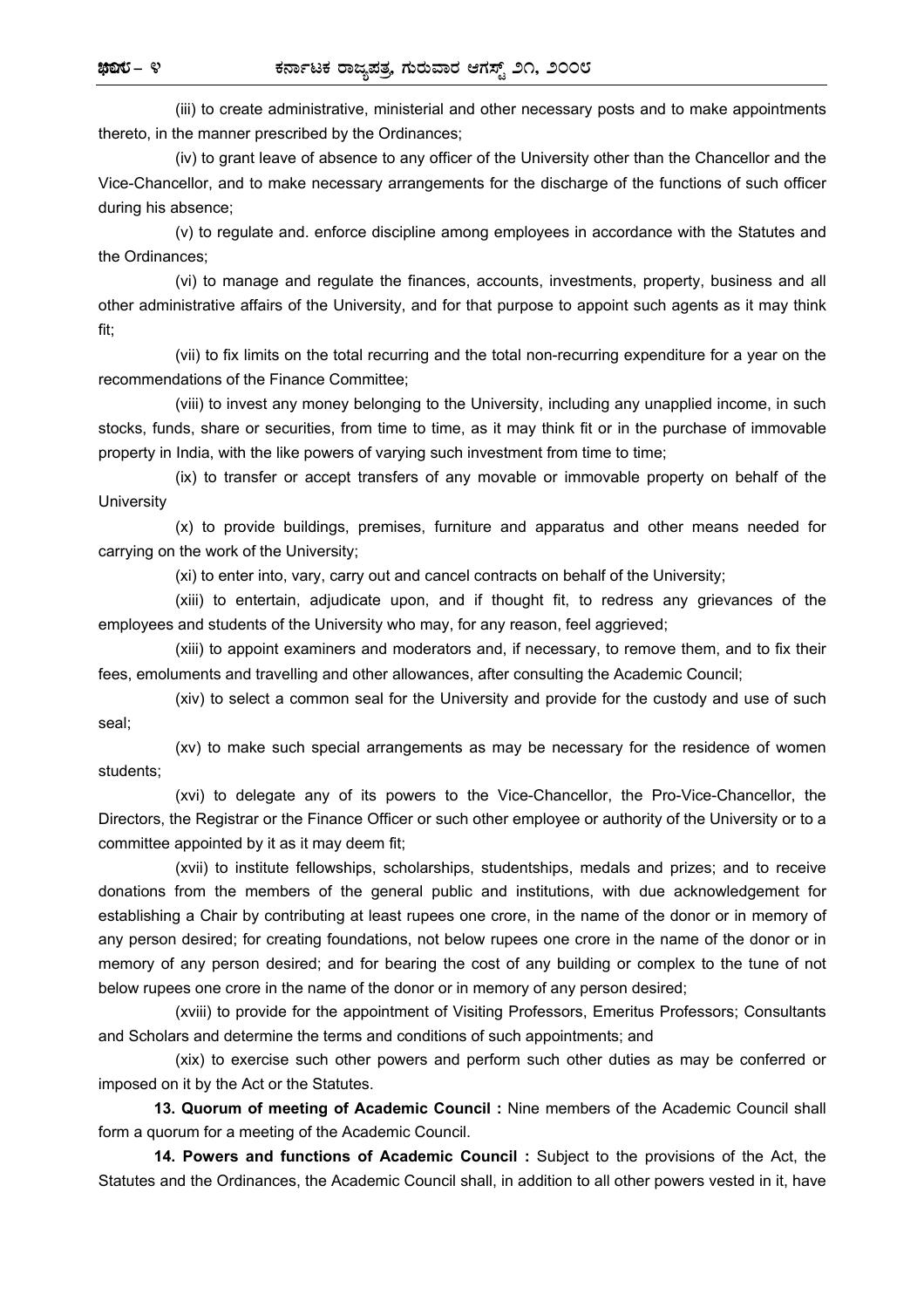the following powers, namely:—

(a) to report on any matter referred or delegated to it by the Court or the Executive Council;

 (b) to make arrangements through Ordinances for the instruction and examination of persons other than those enrolled in the University;

 (c) to promote research within the University and to require from time to time, reports on such research;

(d) to consider proposals submitted by the Faculties;

(e) to appoint committees for admission to the University;

 (f) to recognise diplomas or degrees and other Universities and Institutions and to determine their equivalence in relation to the diplomas and degrees of the University;

 (g) to fix, subject to any conditions accepted by the Executive Council, the time mode and conditions of competition for fellowship, scholarships and other prizes, and to award the same;

 (h) to make recommendations to the Executive Council in regard to the appointment of examiners and if necessary, their removal and the fixation of their fees, emoluments and travelling and other expenses;

(i) to make arrangements for the conduct of examinations and to fix dates for holding them;

 (j) to declare result of the various examinations, or to appoint committees or officers to do so and to make recommendations regarding the conferment or grant of degrees, honours, diplomas, titles and marks of honour;

 (k) to award stipends, scholarships, medals and prizes and to make other awards in accordance with the Regulations and such other conditions as may be attached to the awards;

 (l) to publish lists of prescribed or recommended text books and to publish syllabus or the prescribed courses of study;

 (m) to prepare such forms and registers as are, from time to time, prescribed by Regulations; and

 (n) to perform, in relation to academic matters, all such duties and to do all such acts as may be necessary, for proper carrying out of the provisions of this Act and the Regulations.

 **15. Faculties and Departments :**(1) The University shall have such Faculties as may be specified in the Statutes.

 (2) Every Faculty shall have a Faculty Board and the members of the first Faculty Board shall be nominated by the Executive Council for a period of three years.

 (3) The composition, powers and functions of a Faculty Board shall be prescribed by the Ordinances.

 (4) The conduct of the meetings of a Faculty Board and the quorum required for such meetings shall be prescribed by the Ordinances.

 (5) (a) Every faculty shall consist of such Departments as may be assigned to it by the Ordinances:

 Provided that the Executive Council may, on the recommendation of the Academic Council, establish Centres of Studies to which may be assigned such teachers of the University as the Executive Council may consider necessary.

(b) Each Department shall consist of the following members, namely:—

(i) Teachers of the Department;

(ii) Persons conducting research in the Department;

(iii) Dean of the School;

(iv) Honorary Professors, if any, attached to the Department; and

(v) Such other persons as may be members of the Department in accordance with the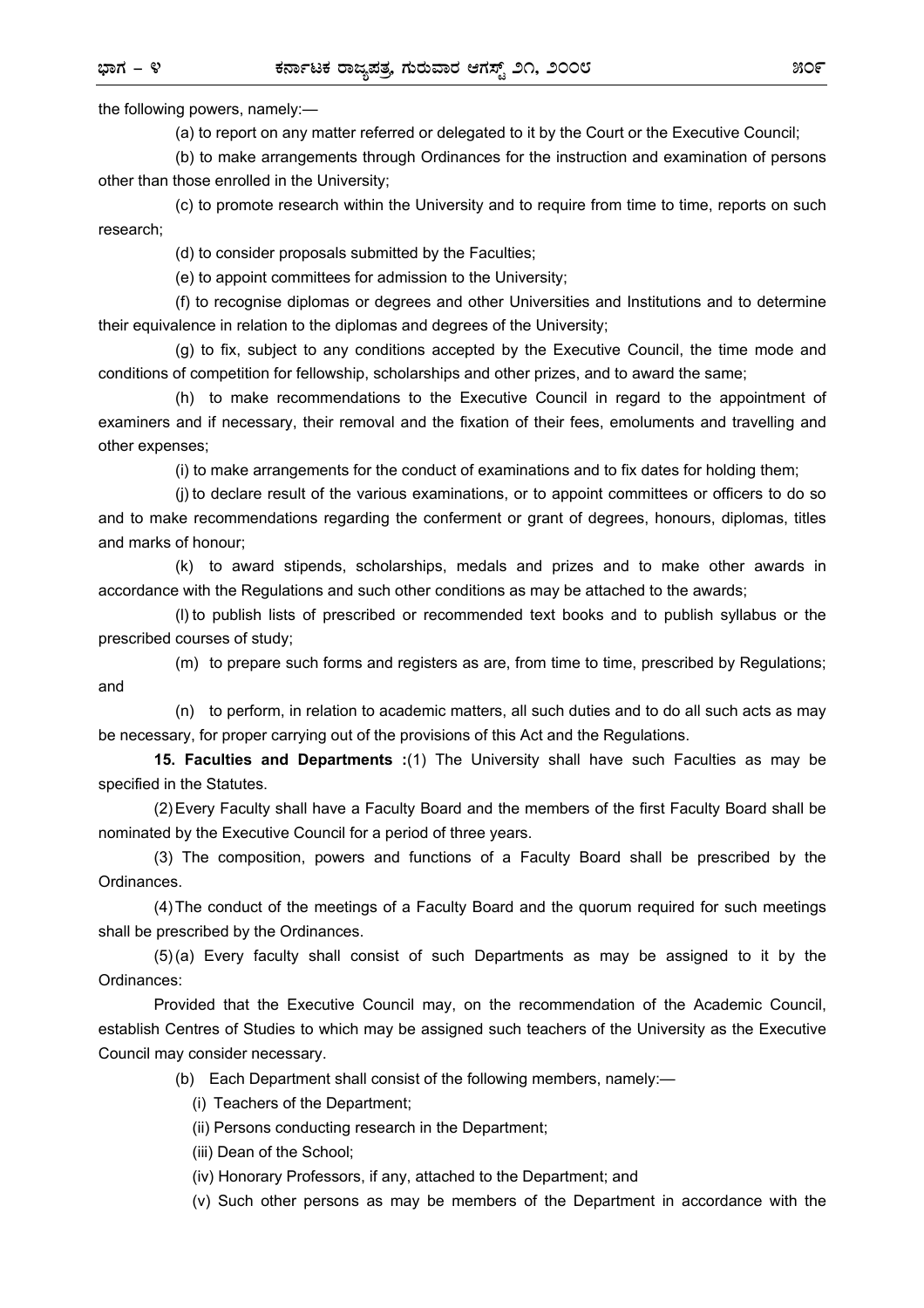provisions of the Ordinances.

**16. Board of Studies :** (1) Each Department shall have a Board of Studies.

 (2) The constitution of the Board of Studies and the term of office of its members shall be prescribed by the Ordinances.

 (3) Subject to the overall control and supervision of the Academic Council; the functions of a Board of Studies shall be to approve subjects for research for various degrees and other requirements of research degrees and to recommend to the concerned School Board in the manner prescribed by the Ordinances—

 (a) courses of studies and appointment of examiners for courses, but excluding research degrees;

(b) appointment of supervisors for research; and

(c) measures for the improvement of the standard of teaching and research:

 Provided that the above functions of a Board of Studies shall, during the period of three years immediately after the commencement of the Act, be performed by the Department.

 **17. The Finance Committee :** (1) The Finance Committee shall consist of the following members, namely:—

(i) the Vice-Chancellor;

(ii) the Pro-Vice-Chancellor;

(iii) one person to be nominated by the Court;

 (iv) three persons to be nominated by the Executive Council, out of whom at least one shall be a member of the Executive Council; and

(v) three persons to be nominated by the Visitor.

 (2) Five members of the Finance Committee shall form the quorum for a meeting of the Finance Committee.

 (3) All the members of the Finance Committee other than ex officio members, shall hold office for a term of three years.

 (4) A member of the Finance Committee shall have the right to record a minute of dissent if he does not agree with any decision of the Finance Committee

 (5) The Finance Committee shall meet at least thrice every year to examine the accounts and to scrutinise proposals for expenditure.

 (6) All proposals relating to creation of posts, and those items which have not been included in the Budget, shall be examined by the Finance Committee before they are considered by the Executive Council.

 (7) The annual accounts and the financial estimates of the University prepared by the Finance Officer shall be laid before the Finance Committee for consideration and comments and thereafter submitted to the Executive Council for approval.

 (8) The Finance Committee shall recommend limits for the total recurring expenditure and the total non-recurring expenditure for the year, based on the income and resources of the University (which, in the case of productive works, may include the proceeds of loans).

 **18. The Selection Committee :** (1) There shall be Selection Committees for making recommendations to the Executive Council for appointment to the posts of Professor, Reader, Lecturer, Registrar, Finance Officer, Librarian and Principals of Colleges and Institutions maintained by the University.

 (2) The Selection Committee for appointment to the posts specified in column 1 of the Table below shall consist of the Vice-Chancellor, a nominee of the Visitor and the persons specified in the corresponding entry in column 2 of the said Table: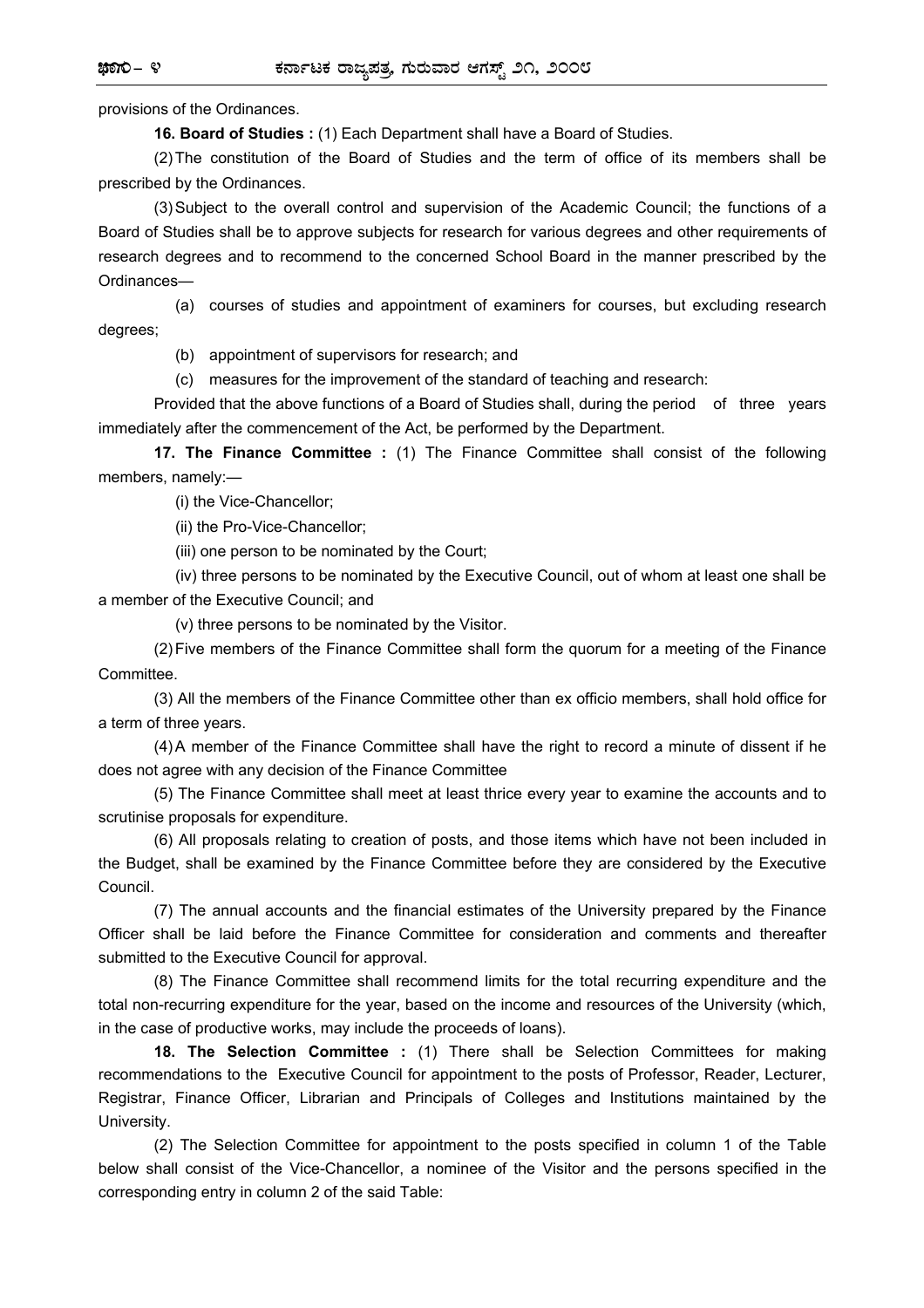| <b>TABLE</b>                        |                                                                           |
|-------------------------------------|---------------------------------------------------------------------------|
| 1                                   | 2                                                                         |
| Professor                           | (i) The Dean of the Faculty.                                              |
|                                     | The Head of the Department, if he is a Professor.<br>(ii)                 |
|                                     | (iii) Three persons not in the service of the University, nominated by    |
|                                     | the Executive Council, out of a panel of names recommended by             |
|                                     | the Academic Council for their special knowledge of, or interest          |
|                                     | in, the subject with which the Professor is concerned.                    |
| Reader/Lecturer                     | The Head of the Department.<br>(i)                                        |
|                                     | (ii) One Professor nominated by the Vice-Chancellor.                      |
|                                     | (iii) Two persons not in the service of the University, nominated by      |
|                                     | the Executive Council, out of a panel of names recommended by             |
|                                     | the Academic Council for their special knowledge of, or interest          |
|                                     | in, the subject with which the Reader/Lecturer is concerned.              |
| Registrar/Finance Officer           | Two members of the Executive Council nominated by it.<br>(i)              |
|                                     | One person not in the service of the University nominated by the<br>(ii)  |
|                                     | Executive Council.                                                        |
| Librarian                           | Two persons not in the service of the University who have<br>(i)          |
|                                     | special knowledge of the subject of Library Science/Library               |
|                                     | Administration, nominated by the Executive Council.                       |
|                                     | One person not in the service of the University, nominated by the<br>(ii) |
|                                     | Executive Council.                                                        |
| Principal of College or Institution | Three persons not in the service of the University of whom two            |
|                                     | shall be nominated by the Executive Council and one by the                |
|                                     | Academic Council for their special knowledge of, or interest in, a        |
|                                     | subject in which instruction is being provided by the College or          |
|                                     | Institution.                                                              |

**NOTE 1.-** Where the appointment is being made for an inter-disciplinary project, the head of the project shall be deemed to be the Head of the Department concerned.

**NOTE 2.-** The Professor to be nominated by the Vice-Chancellor shall be a Professor concerned with the speciality for which the selection is being made and the Vice-Chancellor shall consult the Head of the Department and the Dean of School before nominating the Professor.

(3) The Vice-Chancellor, or in his absence the Pro-Vice-Chancellor, shall convene and preside at the meeting of the Selection Committee:

Provided that the meeting of the Selection Committee shall be fixed after prior consultation with, and subject to the convenience of Visitor's nominee and the experts nominated by the Executive Council:

Provided further that the proceedings of the Selection Committee shall not be valid unless,—

 (a) where the number of Visitor's nominee and the persons nominated by the Executive Council is four in all, at least three of them attend the meeting; and

 (b) where the number of Visitors nominee and the persons nominated by the Executive Council is three in all, at least two of them attend the meeting.

(4) The procedure to be followed by the Selection Committee shall be laid down in the Ordinances.

(5) If the Executive Council is unable to accept the recommendations made by the Selection Committee, it shall record its reasons and submit the case to the Visitor for final orders.

(6) Appointments to temporary posts shall be made in the manner indicated below:—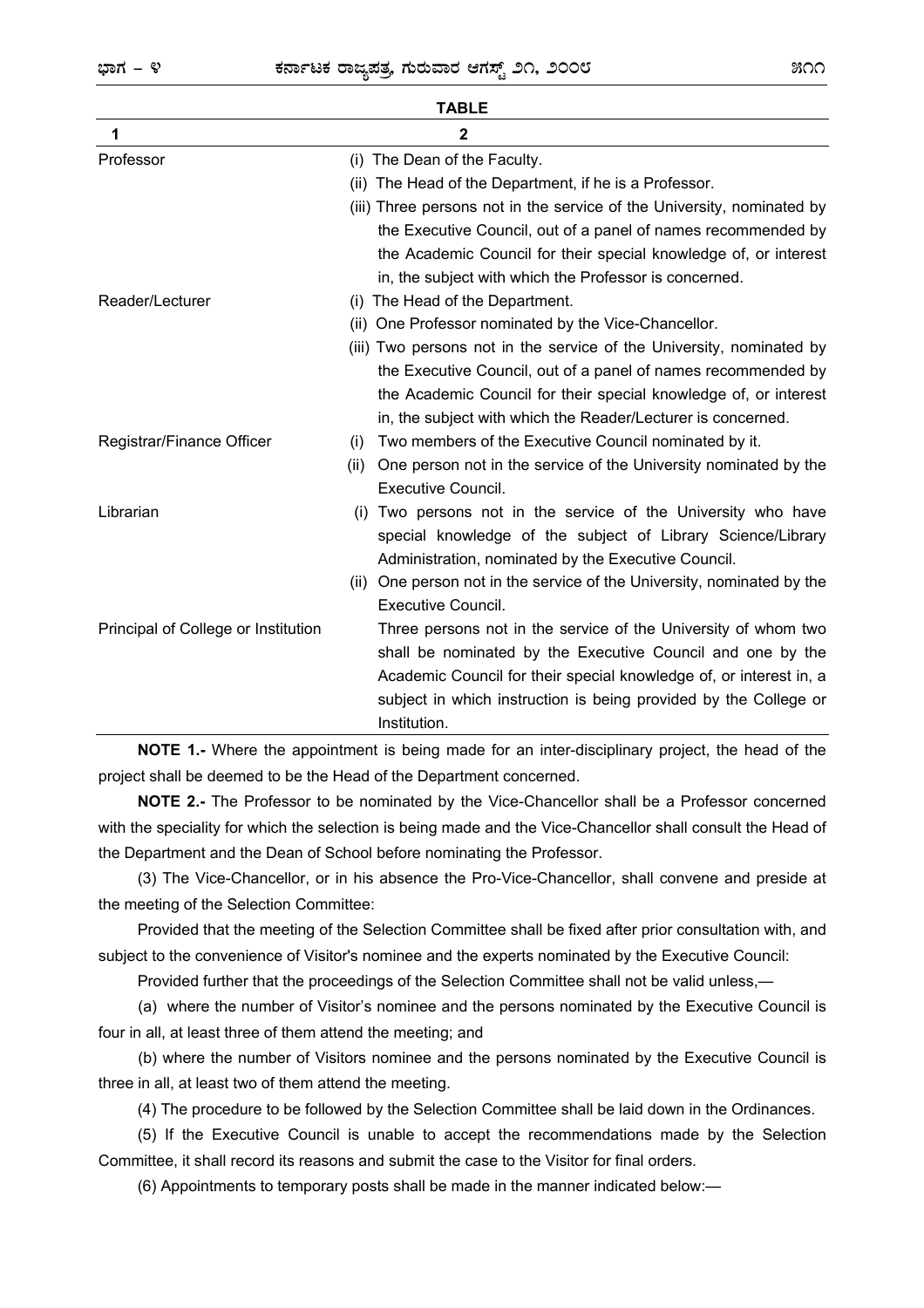(i) if the temporary vacancy is for duration longer than one academic session, it shall be filled on the advice of the Selection Committee in accordance with the procedure indicated in the foregoing clauses:

 Provided that if the Vice-Chancellor is satisfied that in the interests of work it is necessary to fill the vacancy, the appointment may be made on a purely temporary basis on the advice of a local Selection Committee referred to in sub-clause (ii) for a period not exceeding six months;

 (ii) if the temporary vacancy is for a period less than a year, an appointment to such vacancy shall be made on the recommendation of a local Selection Committee consisting of the Dean of the Faculty concerned, the Head of the Department and a nominee of the Vice-Chancellor:

Provided that if the same person holds the offices of the Dean and the Head of the Department, the Selection Committee may contain two nominees of the Vice-Chancellor.

Provided further that in the case of sudden casual vacancies of teaching posts caused by death or any other reason, the Dean may, in consultation with the Head of the Department concerned, make a temporary appointment for a month and report to the Vice-Chancellor and the Registrar about such appointment;

 (iii) no teacher appointed temporarily shall, if he is not recommended by a regular Selection Committee for appointment under the Statutes, be continued in service on such temporary employment, unless he is subsequently selected by a local Selection Committee or a regular Selection Committee, for a temporary or permanent appointment, as the case may be.

**19. Special mode of appointment :** (1) Notwithstanding anything contained in Statute 18, the Executive Council may invite a person of high academic distinction and professional attainments to accept a post of Professor or any other equivalent academic post in the University on such terms and conditions as it deems fit and on the person agreeing to do so appoint him to the post.

(2) The Executive Council may appoint a teacher or any other academic staff working in any other University or organisation for undertaking a joint project in accordance with the manner laid down in the Ordinances.

**20. Appointment for fixed tenure :** The Executive Council may appoint a person selected in accordance with the procedure laid down in Statute 18 for a fixed tenure on such terms and conditions as it deems fit.

**21. Recognised teachers :** (1) The qualifications of recognised teachers shall be such as may be prescribed by the Ordinances.

(2) All applications for the recognition of teachers shall be made in such manner as may be laid down by the Ordinances.

(3) No teacher shall be recognised as a teacher except on the recommendation of a Selection Committee constituted for the purpose in the manner laid down in the Ordinances.

(4) The period of recognition of a teacher shall be determined by the Ordinances made in that behalf.

(5) The Academic Council may, by a special resolution passed by a majority of not less than twothirds of the members present and voting, withdraw recognition from a teacher:

Provided that no such resolution shall be passed until notice in writing has been given to the person concerned calling upon him to show cause, within such time as may be specified in the notice, why such resolution should not be passed and until his objections, if any, and any evidence he may produce in support of them have been considered by the Academic Council.

**22. Committees :** (1) An authority of the University may appoint as many standing or special Committees as it may deem fit, and may appoint to such Committees persons who are not members of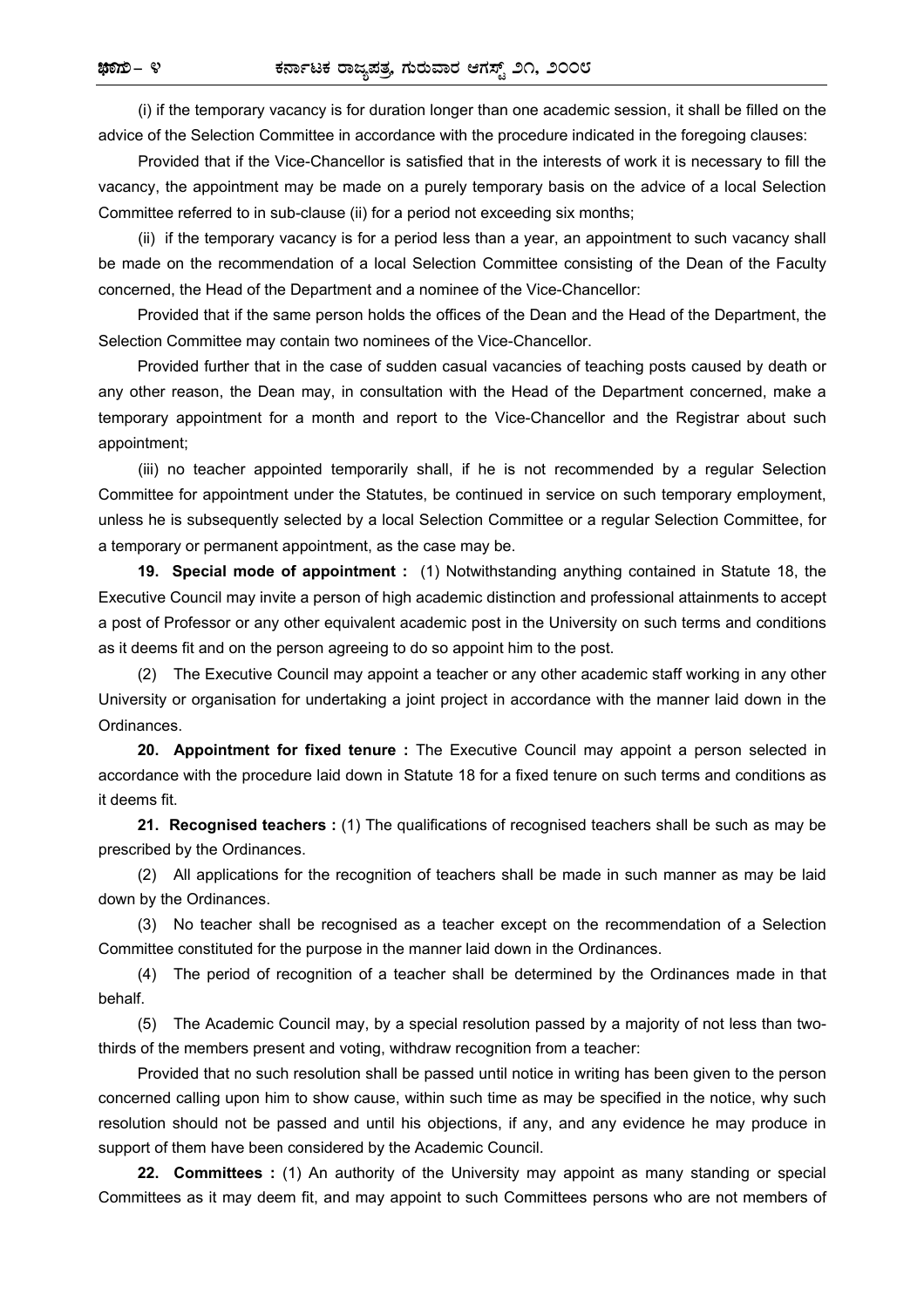such authority.

(2) A Committee appointed under clause (I) may deal with any subject delegated to it subject to subsequent confirmation by the authority appointing it.

**23. Terms and conditions of service and code of conduct of teachers, etc :** (1) All the teachers and other academic staff of the University shall, in the absence of any agreement to the contrary, be governed by the terms and conditions of service and code of conduct as are specified in the Statutes, the Ordinances and the Regulations.

(2) The emoluments of members of the academic staff shall be such as may be prescribed by the Ordinances.

(3) Every teacher and member of the academic staff of the University shall be appointed on a written contract, the form of which shall be prescribed by the Ordinances.

(4) A copy of every contract referred to in clause (3) shall be deposited with the Registrar.

**24. Terms and conditions of service and code of conduct of other employees :** (1) All the employees of the University, other than the teachers and other academic staff shall, in the absence of any contract to the contrary, be governed by the terms and conditions of service and code of conduct as are specified in the Statutes, the Ordinances and the Regulations.

(2) The manner of appointment and emoluments of employees, other than the teachers and other academic staff, shall be such as may be prescribed by the Ordinances.

**25. Seniority list :** (1) Whenever, in accordance with the Statutes, any person is to hold an office or be a member of an authority of the University by rotation according to seniority, such seniority shall be determined according to the length of continuous service of such person in his grade and in accordance with such other principles as the Executive Council may, from time to time, prescribe.

(2) It shall be the duty of the Registrar to prepare and maintain in respect of each class of persons to whom the provisions of these Statutes apply, a complete and up-to-date seniority list in accordance with the provisions of clause (1).

(3) If two or more persons have equal length of continuous service in a particular grade or the relative seniority of any person or persons is otherwise in doubt, the Registrar may, on his own motion and shall, at the request of any such person, submit the matter to the Executive Council whose decision thereon shall be final.

**26. Removal of employees of University :** (1) Where there is an allegation of misconduct against a teacher, a member of the academic staff or other employee of the University, the Vice-Chancellor, in the case of the teacher or a member of the academic staff, and the authority competent to appoint (hereinafter referred to as the appointing authority) in the case of other employee may, by order in writing, place such teacher, member of the academic staff or other employee, as the case may be, under suspension and shall forthwith report to the Executive Council the circumstances in which the order was made:

Provided that the Executive Council may, if it is of the opinion, that the circumstances of the case do not warrant the suspension of the teacher or a member of the academic staff, revoke such order.

(2) Notwithstanding anything contained in the terms of the contract of appointment or of any other terms and conditions of service of the employees, the Executive Council in respect of teachers and other academic staff and the appointing authority in respect of other employees, shall have the power to remove a teacher or a member of the academic staff or other employee, as the case may be, on grounds of misconduct.

(3) Save as aforesaid, the Executive Council, or as the case may be, the appointing authority,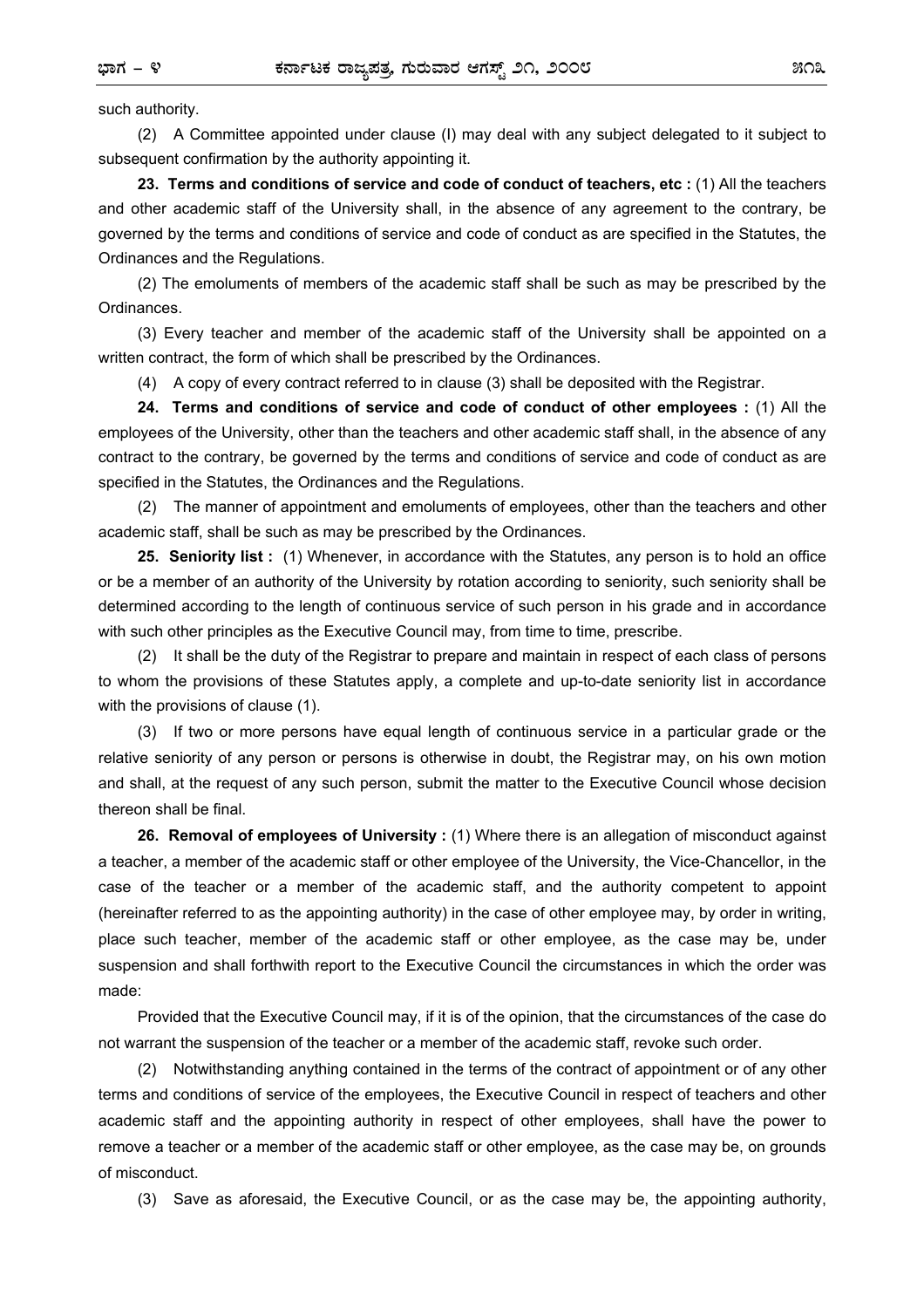shall not be entitled to remove any teacher, member of the academic staff or other employee except for a good cause and after giving three months' notice or on payment of three months' salary in lieu thereof.

(4) No teacher, member of the academic staff or other employee shall be removed under clause (2) or clause (3) unless he has been given a reasonable opportunity of showing cause against the action proposed to be taken in regard to him.

(5) The removal of a teacher, member of the academic staff or other employee shall take effect from the date on which the order of removal is made:

Provided that where the teacher, member of the academic staff or other employee is under suspension at the time of his removal, such removal shall take effect from the date on which he was placed under suspension.

(6) Notwithstanding anything contained in the foregoing provisions of this Statute, a teacher, member of the academic staff or other employee may resign,—

 (a) if be is a permanent employee, only after giving three months' notice in writing to the Executive Council or the appointing authority, as the case may be, or by paying three months' salary in lieu thereof;

 (b) if he is not a permanent employee, only after giving one month's notice in writing to the Executive Council or, as the case may be, the appointing authority or by paying one month's salary in lieu thereof:

Provided that such resignation shall take effect only on the date on which the resignation is accepted by the Executive Council or the appointing authority, as the case may be.

**27. Honorary degrees :** (1) The Executive Council may, on the recommendation of the Academic Council and by a resolution passed by a majority of not less than two-thirds of the members present and voting, make proposals to the Visitor for the conferment of honorary degrees

Provided that in case of emergency, the Executive Council may, on its own motion, make such proposals.

(2) The Executive Council may, by a resolution passed by a majority of not less than two-thirds of the members present and voting, withdraw, with the previous sanction of the Visitor, any honorary degree conferred by the University.

**28. Withdrawal of degrees, etc :** The Executive Council may, by a special resolution passed by a majority of not less than two-thirds of the members present and voting, withdraw any degree or academic distinction conferred on, or any certificate or diploma granted to, any person by the University for good and sufficient cause:

Provided that no such resolution shall be passed until a notice in writing has been given to that person calling upon him to show cause within such time as may be specified in the notice why such a resolution should not be passed and until his objections, if any, and any evidence he, may produce in support of them, have been considered by the Executive Council.

**29. Maintenance of discipline among students of University :** (1) All powers relating to the maintenance of discipline and disciplinary action in relation to students of the University shall vest in the Vice-Chancellor.

(2) The Vice-Chancellor may delegate all or any of his powers referred to in clause (I), as he deems proper, to a Pro-Vice-Chancellor and to such other officers as he may specify in this behalf.

(3) Without prejudice to the generality of his powers relating to the maintenance of discipline and taking such action, as may seem to him appropriate for the maintenance of discipline, the Vice-Chancellor may, in exercise of his powers, by order, direct that any student or students be expelled, or rusticated, for a specified period or be not admitted to a course or courses of study in a College, Institution or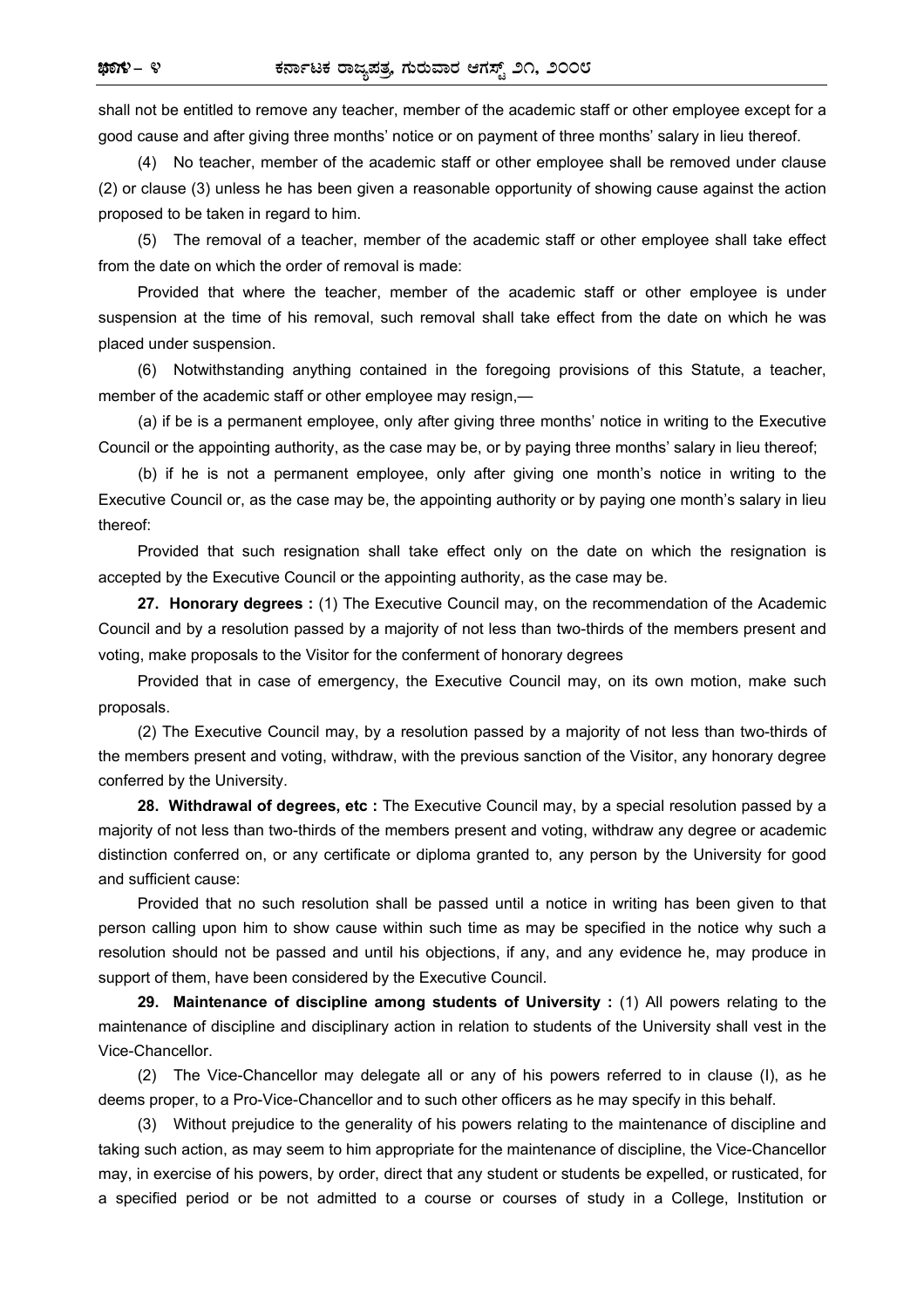Department or a Faculty of the University for a stated period, or be punished with fine for an amount to be specified in the order, or be debarred from taking an examination or examinations conducted by the University, College, Institution or Department or a Faculty for one or more years, or that the results of the student or students concerned in the examination or examinations in which he or they have appeared be cancelled.

(4) The Principals of Colleges and Institutions, Deans of Faculties and Heads of teaching Departments in the University shall have the authority to exercise all such disciplinary powers over the students in their respective Colleges; Institutions, Faculties and teaching Departments in the University, as may be necessary for the proper conduct of such Colleges, Institutions, Faculties and teaching Departments.

(5) Without prejudice to the powers of the Vice-Chancellor the Principals and other persons specified in clause (4), detailed rules of discipline and proper conduct shall be made by the University. The Principals of Colleges, Institutions, Deans of Faculties and Heads of teaching Departments in the University may also make the supplementary rules as they deem necessary to the aforesaid purpose.

(6) At the time of admission, every student shall be, required to sign a declaration to the effect that he submits himself to the disciplinary jurisdiction of the Vice-Chancellor and other authorities of the University.

**30. Maintenance of discipline among students of Colleges, etc :** All powers relating to discipline and disciplinary action in relation to students of a College or an Institution not maintained by the University, shall vest in the Principal of the College or Institution, as the case may be, in accordance with the procedure prescribed by the Ordinances.

**31. Admission of Colleges, etc., to privileges of University :** (1) Colleges and other Institutions situated within the jurisdiction of the University may be admitted to such privileges of the University as the Executive Council and the College Development Council may decide on the following conditions, namely:—

 (i) every such College or Institution shall have a regularly constituted Governing Body, consisting of not more than fifteen persons approved by the Executive Council and including among others, two teachers of the University to be nominated by the Executive Council and three representatives of the teaching staff of whom the Principal of the College or Institution shall be one. The procedure for appointment of members of the Governing Body and other matters affecting the management of a College or an Institution shall be prescribed by the Ordinances:

Provided that the said condition shall not apply in the case of Colleges and Institutions maintained by the Government which shall, however, have an Advisory Committee consisting of not more than fifteen persons which shall consist of among others, three teachers including the Principal of the College or Institution, and two teachers of the University nominated by the Executive Council;

 (ii) every such College or Institution shall satisfy the Executive Council and the College Development Council on the following matters, namely:—

(a) the suitability and adequacy of its accommodation and equipment for teaching;

(b) the qualifications and adequacy of its teaching staff and the conditions of their service;

(c) the arrangements for the residence, welfare, discipline and supervision of students;

 (d) the adequacy of financial provision made for the continued maintenance of the College or Institution; and

 (e) such other matters as are essential for the maintenance of the standards of University education;

 (iii) no College or Institution shall be admitted to any privileges of the University except on the recommendation of the Academic Council made after considering the report of a Committee of Inspection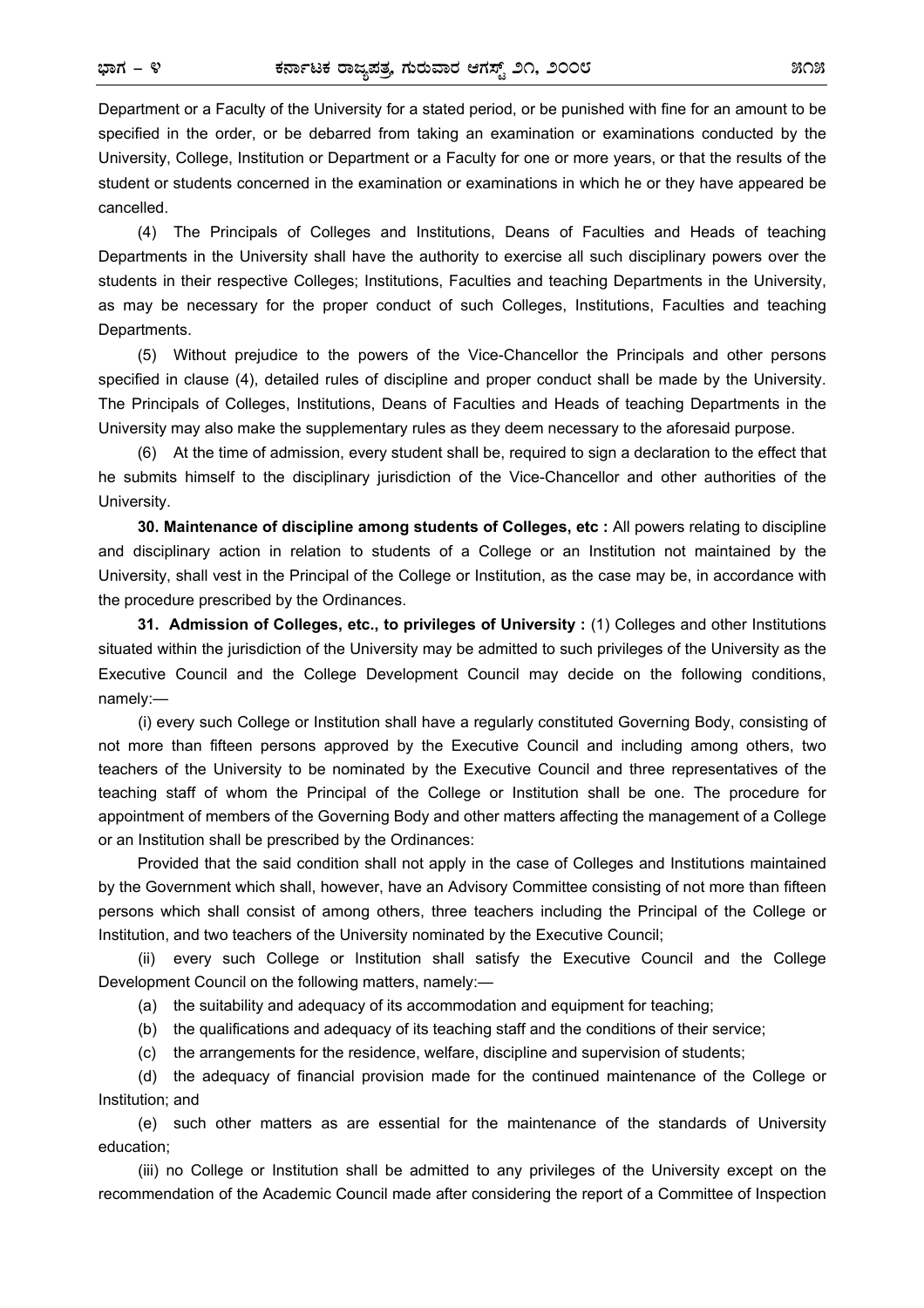appointed for the purpose by the Academic Council;

(iv) Colleges and Institutions desirous of admission to any privileges of the University shall be required to intimate their intention to do so in writing so as to reach the Registrar not later than the 15th August, preceding the year from which permission applied for is to have effect;

(v) a College or an Institution shall not, without the previous permission of the Executive Council, College Development Council and the Academic Council, suspend instruction in any subject or course of study which it is authorised to teach and teaches.

(2) Appointment to the teaching staff and Principal of Colleges or Institutions admitted to the privileges of the University shall be made in the manner prescribed by the Ordinances:

Provided that nothing in this clause shall apply to Colleges and Institutions maintained by the Government.

(3) The service conditions of the administrative and other non-academic staff of every College or Institution referred to in clause (2) shall be such as may be laid down in the Ordinances:

Provided that nothing in this clause shall apply to Colleges and Institutions maintained by the Government.

(4) Every College or Institution admitted to the privileges of the University shall be inspected at least once in every two academic years by a Committee appointed by the Academic Council, and the report of the Committee shall be submitted to the Academic Council, which shall forward the same to the College Development Council and Executive Council with such recommendations as it may deem fit to make.

(5) The College Development Council and the Executive Council, after considering the report and the recommendations, if any, of the Academic Council, shall forward a copy of the report to the Governing Body of the College or Institution with such remarks, if any, as they may deem fit for suitable action.

(6) The Executive Council may, after consulting the College Development Council and Academic Council, withdraw any privileges granted to a College or an Institution, at any time it considers that the College or Institution does not satisfy any of the conditions on the fulfilment of which the College or Institution was admitted to such privileges:

Provided that before any privileges are so withdrawn, the Governing Body of the College or Institution concerned shall be given an opportunity to represent to the Executive Council as to why such action should not be taken.

(7) Subject to the conditions set forth in clause (1) the Ordinances may prescribe—

(i) such other conditions as may be considered necessary; and

 (ii) the procedure for the admission of Colleges and Institutions to the privileges of the University and for the withdrawal of those privileges.

**32. Convocations :** Convocations of the University for the conferring of degrees or for other purposes shall be held in such manner as may be prescribed by the Ordinances.

**33. Acting Chairman of meetings :** Where no provision is made for a President or Chairman to preside over a meeting of any authority of the University or any Committee of such authority or when the President or Chairman so provided for is absent, the members present shall elect one from among themselves to preside at such meeting.

**34. Resignation :** Any member, other than an ex officio member, of the Court, the Executive Council, the Academic Council or any other authority of the University or any Committee of such authority may resign by letter addressed to the Registrar and the resignation shall take effect as soon as such letter is received by the Registrar.

**35. Disqualification :** (1) A person shall be disqualified for being chosen as, and for being, a member of any of the authorities of the University,—

- (i) if he is of unsound mind; or
- (ii) if he is an undischarged insolvent; or

(iii) if he has been convicted by a, court of law of an offence involving moral turpitude and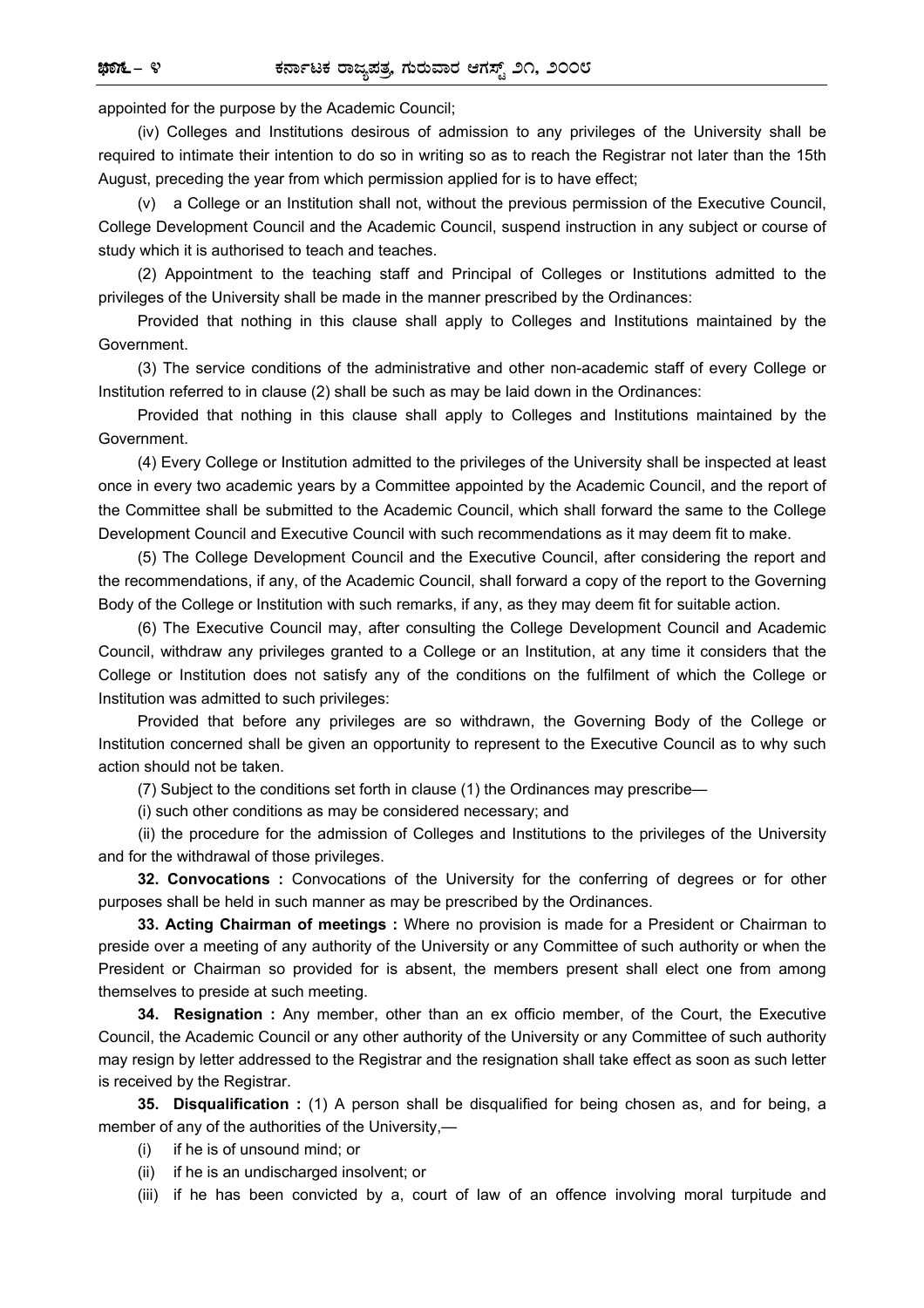sentenced in respect thereof to imprisonment for not less than six months.

(2) If any question arises as to whether a person is or had been subjected to any of the disqualifications mentioned in clause (1), the question shall be referred to the Visitor and his decision shall be final and no other proceedings shall lie in any civil court against such decision.

**36. Residence condition for membership and office :** Notwithstanding anything contained in the Statutes, a person who is not ordinarily resident in India shall not be eligible to be an officer of the University or a member of any authority of the University.

**37. Membership of authorities by virtue of membership of other bodies :** Notwithstanding anything contained in the Statutes, a person who holds any post in the University or is a member of any authority or body of the University in his capacity as a member of a particular authority or body or as the holder of a particular appointment shall hold such office or membership only for so long as he continues to be a member of that particular authority or body or the holder of that particular appointment, as the case may be.

**38. Students Council :** (1) There shall be constituted in the University, a Students' Council for every academic year, consisting of—

(i) the Dean of Students' Welfare who shall be the Chairman of the Students' Council;

 (ii) twenty students to be nominated by the Academic Council on the basis of merit in studies, sports and extra-curricular activities; and

(iii) such number of elected representatives of students as may be specified by the Academic Council:

Provided that any student of the University shall have the right to bring up any matter concerning the University before the Students' Council if so permitted by the Chairman, and he shall have the right to participate in the discussions at any meeting when the matter is taken up for consideration.

(2) The functions of the Students' Council shall be to make suggestions to the appropriate authorities of the University in regard to the programmes of studies, students' welfare and other matters of importance, in regard to the working of the University in general and such suggestions shall be made on the basis of consensus of opinion.

(3) The Students' Council shall meet at least once in an academic year preferably in the beginning of that year.

**39. Ordinances how made :** (1) The first Ordinances made under sub-section (2) of section 32 may be amended, repealed or added to at any time by the Executive Council in the manner specified below.

(2) No Ordinance in respect of the matters enumerated in sub-section (1) of section 32 shall be made by the Executive Council unless a draft of such Ordinance has been proposed by the Academic Council.

(3) The Executive Council shall not have power to amend any draft of any Ordinance proposed by the Academic Council under clause (2), but may reject the proposal or return the draft to the Academic Council for re-consideration, either in whole or in part, together with any amendment which the Executive Council may suggest.

(4) Where the Executive Council has rejected or returned the draft of an Ordinance proposed by the Academic Council, the Academic Council may consider the question afresh and in case the original draft is reaffirmed by a majority of not less than two-thirds of the members present and voting and more than half the total number of members of the Academic Council, the draft may be sent back to the Executive Council which shall either adopt it or refer it to the Visitor whose decision shall be final.

(5) Every Ordinance made by the Executive Council shall come into effect immediately.

(6) Every Ordinance made by the Executive Council shall be submitted to the Visitor within two weeks from the date of its adoption.

(7) The Visitor shall have the power to direct the University within four weeks of the receipt of the